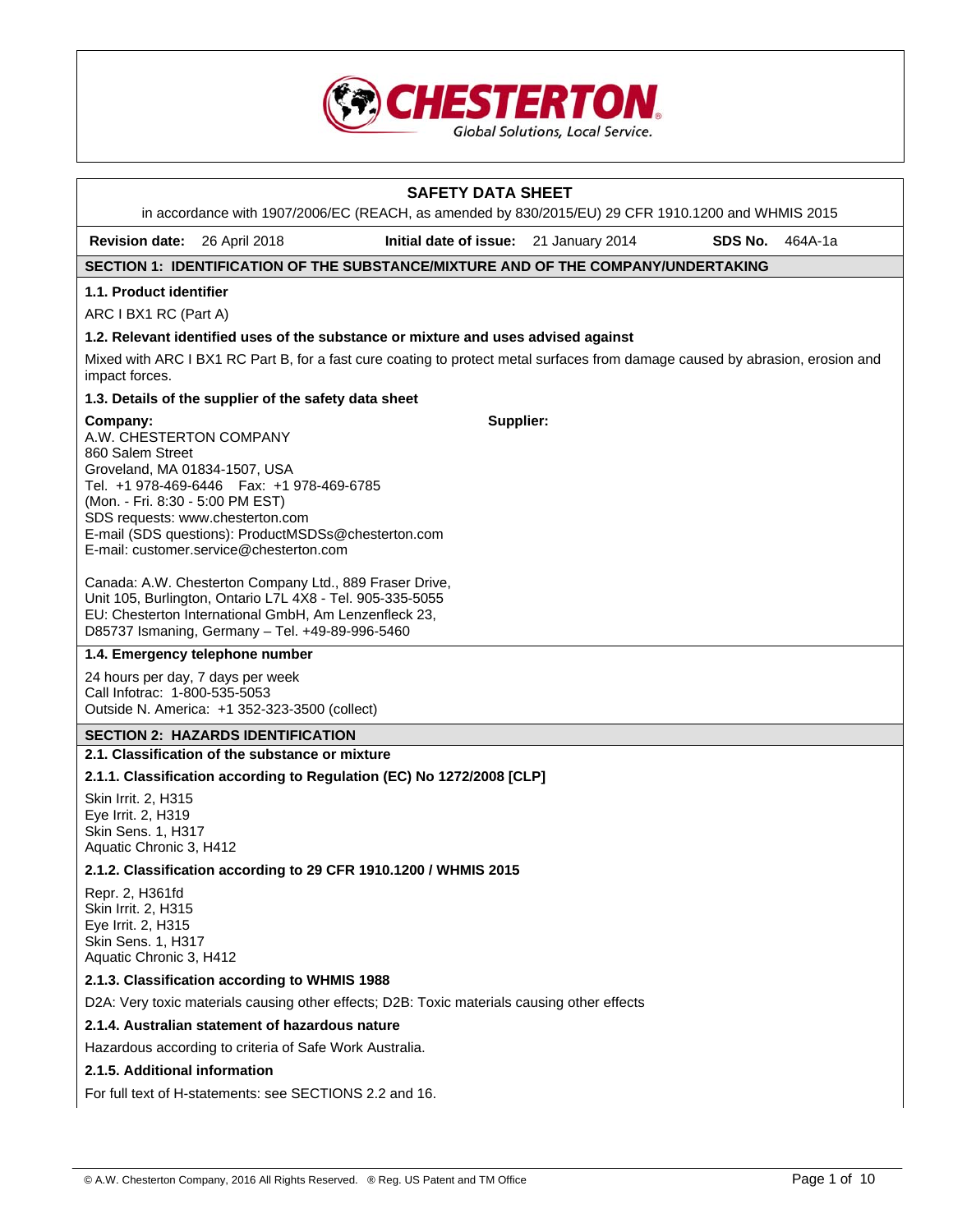| 2.2. Label elements<br>2.2.1. Labelling according to Regulation (EC) No 1272/2008 [CLP]<br><b>Hazard pictograms:</b>                                                                                                                                                                                                                                                                                                                                                                                                                                                                                                                         |                                                                          |                                                                                                                                                                                                                                                                                                                                                                                                                                                                                                       |                                                                                                   |                                                                                                                                                                                                                                                                                          |                                           |  |  |
|----------------------------------------------------------------------------------------------------------------------------------------------------------------------------------------------------------------------------------------------------------------------------------------------------------------------------------------------------------------------------------------------------------------------------------------------------------------------------------------------------------------------------------------------------------------------------------------------------------------------------------------------|--------------------------------------------------------------------------|-------------------------------------------------------------------------------------------------------------------------------------------------------------------------------------------------------------------------------------------------------------------------------------------------------------------------------------------------------------------------------------------------------------------------------------------------------------------------------------------------------|---------------------------------------------------------------------------------------------------|------------------------------------------------------------------------------------------------------------------------------------------------------------------------------------------------------------------------------------------------------------------------------------------|-------------------------------------------|--|--|
| Signal word:                                                                                                                                                                                                                                                                                                                                                                                                                                                                                                                                                                                                                                 | Warning                                                                  |                                                                                                                                                                                                                                                                                                                                                                                                                                                                                                       |                                                                                                   |                                                                                                                                                                                                                                                                                          |                                           |  |  |
| <b>Hazard statements:</b>                                                                                                                                                                                                                                                                                                                                                                                                                                                                                                                                                                                                                    | H315<br>H317<br>H319<br>H412                                             |                                                                                                                                                                                                                                                                                                                                                                                                                                                                                                       | Causes skin irritation.<br>May cause an allergic skin reaction.<br>Causes serious eye irritation. | Harmful to aquatic life with long lasting effects.                                                                                                                                                                                                                                       |                                           |  |  |
| <b>Precautionary statements:</b>                                                                                                                                                                                                                                                                                                                                                                                                                                                                                                                                                                                                             | P273<br>P280<br>P333/313<br>P337/313<br>P363<br>P362/364                 |                                                                                                                                                                                                                                                                                                                                                                                                                                                                                                       | Avoid release to the environment.                                                                 | Wear protective gloves and eye/face protection.<br>If skin irritation or rash occurs: Get medical advice/attention.<br>If eye irritation persists: Get medical advice/attention.<br>Wash contaminated clothing before reuse.<br>Take off contaminated clothing and wash it before reuse. |                                           |  |  |
| <b>Supplemental information:</b>                                                                                                                                                                                                                                                                                                                                                                                                                                                                                                                                                                                                             | None                                                                     |                                                                                                                                                                                                                                                                                                                                                                                                                                                                                                       |                                                                                                   |                                                                                                                                                                                                                                                                                          |                                           |  |  |
| 2.2.2. Labelling according to 29 CFR 1910.1200 / WHMIS 2015                                                                                                                                                                                                                                                                                                                                                                                                                                                                                                                                                                                  |                                                                          |                                                                                                                                                                                                                                                                                                                                                                                                                                                                                                       |                                                                                                   |                                                                                                                                                                                                                                                                                          |                                           |  |  |
| <b>Hazard pictograms:</b>                                                                                                                                                                                                                                                                                                                                                                                                                                                                                                                                                                                                                    |                                                                          |                                                                                                                                                                                                                                                                                                                                                                                                                                                                                                       |                                                                                                   |                                                                                                                                                                                                                                                                                          |                                           |  |  |
| Signal word:                                                                                                                                                                                                                                                                                                                                                                                                                                                                                                                                                                                                                                 | Warning                                                                  |                                                                                                                                                                                                                                                                                                                                                                                                                                                                                                       |                                                                                                   |                                                                                                                                                                                                                                                                                          |                                           |  |  |
| <b>Hazard statements:</b>                                                                                                                                                                                                                                                                                                                                                                                                                                                                                                                                                                                                                    | H361fd<br>H315<br>H317<br>H319<br>H412                                   | Suspected of damaging fertility. Suspected of damaging the unborn child.<br>Causes skin irritation.<br>May cause an allergic skin reaction.<br>Causes serious eye irritation.<br>Harmful to aquatic life with long lasting effects.                                                                                                                                                                                                                                                                   |                                                                                                   |                                                                                                                                                                                                                                                                                          |                                           |  |  |
| <b>Precautionary statements:</b>                                                                                                                                                                                                                                                                                                                                                                                                                                                                                                                                                                                                             | P201<br>P280<br>P302/352<br>P333/313<br>P337/313<br>P308/313<br>P362/364 | Obtain special instructions before use.<br>Wear protective gloves/clothing and eye/face protection.<br>IF ON SKIN: Wash with plenty of soap and water.<br>If skin irritation or rash occurs: Get medical advice/attention.<br>P305/351/338 IF IN EYES: Rinse cautiously with water for several minutes. Remove contact<br>lenses, if present and easy to do. Continue rinsing.<br>If eye irritation persists: Get medical advice/attention.<br>IF exposed or concerned: Get medical advice/attention. |                                                                                                   |                                                                                                                                                                                                                                                                                          |                                           |  |  |
| <b>Supplemental information:</b>                                                                                                                                                                                                                                                                                                                                                                                                                                                                                                                                                                                                             | None                                                                     |                                                                                                                                                                                                                                                                                                                                                                                                                                                                                                       |                                                                                                   | Take off contaminated clothing and wash it before reuse.                                                                                                                                                                                                                                 |                                           |  |  |
| 2.3. Other hazards                                                                                                                                                                                                                                                                                                                                                                                                                                                                                                                                                                                                                           |                                                                          |                                                                                                                                                                                                                                                                                                                                                                                                                                                                                                       |                                                                                                   |                                                                                                                                                                                                                                                                                          |                                           |  |  |
| This products contains a blocked polyisocyanate which is considered essentially unreactive at room temperature. Generation of<br>free diisocyanate and blocking agent vapors is expected during any heating of this product above its unblocking temperature<br>(120°C [248°F]). The safety and health hazards are detailed separately for Part A and Part B. During the curing process,<br>alkylphenol will be split off. No isocyanate could be traced within the coating during curing. The final cured material is considered<br>nonhazardous. Upon machining, refer to the precautions in the safety data sheets for Part A and Part B. |                                                                          |                                                                                                                                                                                                                                                                                                                                                                                                                                                                                                       |                                                                                                   |                                                                                                                                                                                                                                                                                          |                                           |  |  |
| <b>SECTION 3: COMPOSITION/INFORMATION ON INGREDIENTS</b>                                                                                                                                                                                                                                                                                                                                                                                                                                                                                                                                                                                     |                                                                          |                                                                                                                                                                                                                                                                                                                                                                                                                                                                                                       |                                                                                                   |                                                                                                                                                                                                                                                                                          |                                           |  |  |
| 3.2. Mixtures                                                                                                                                                                                                                                                                                                                                                                                                                                                                                                                                                                                                                                |                                                                          |                                                                                                                                                                                                                                                                                                                                                                                                                                                                                                       |                                                                                                   |                                                                                                                                                                                                                                                                                          |                                           |  |  |
| Hazardous Ingredients <sup>1</sup>                                                                                                                                                                                                                                                                                                                                                                                                                                                                                                                                                                                                           |                                                                          | % Wt.                                                                                                                                                                                                                                                                                                                                                                                                                                                                                                 | <b>CAS No./</b><br>EC No.                                                                         | <b>REACH</b><br>Reg. No.                                                                                                                                                                                                                                                                 | <b>CLP/GHS Classification</b>             |  |  |
| Epoxy resin (number average molecular<br>weight $\leq$ 700)                                                                                                                                                                                                                                                                                                                                                                                                                                                                                                                                                                                  |                                                                          | $8 - 17$                                                                                                                                                                                                                                                                                                                                                                                                                                                                                              | 25068-38-6<br>500-033-5                                                                           | <b>NA</b>                                                                                                                                                                                                                                                                                | Eye Irrit. 2, H319<br>Skin Irrit. 2, H315 |  |  |

219-371-7

01-211949 4060-45

Skin Sens. 1, H317 Aquatic Chronic 2, H411 Acute Tox. 4, H302/312/332 Eye Dam. 1, H318 Skin Irrit. 2, H315 Skin Sens. 1, H317 Aquatic Chronic 3, H412

Butanedioldiglycidyl ether 0.1-0.9 2425-79-8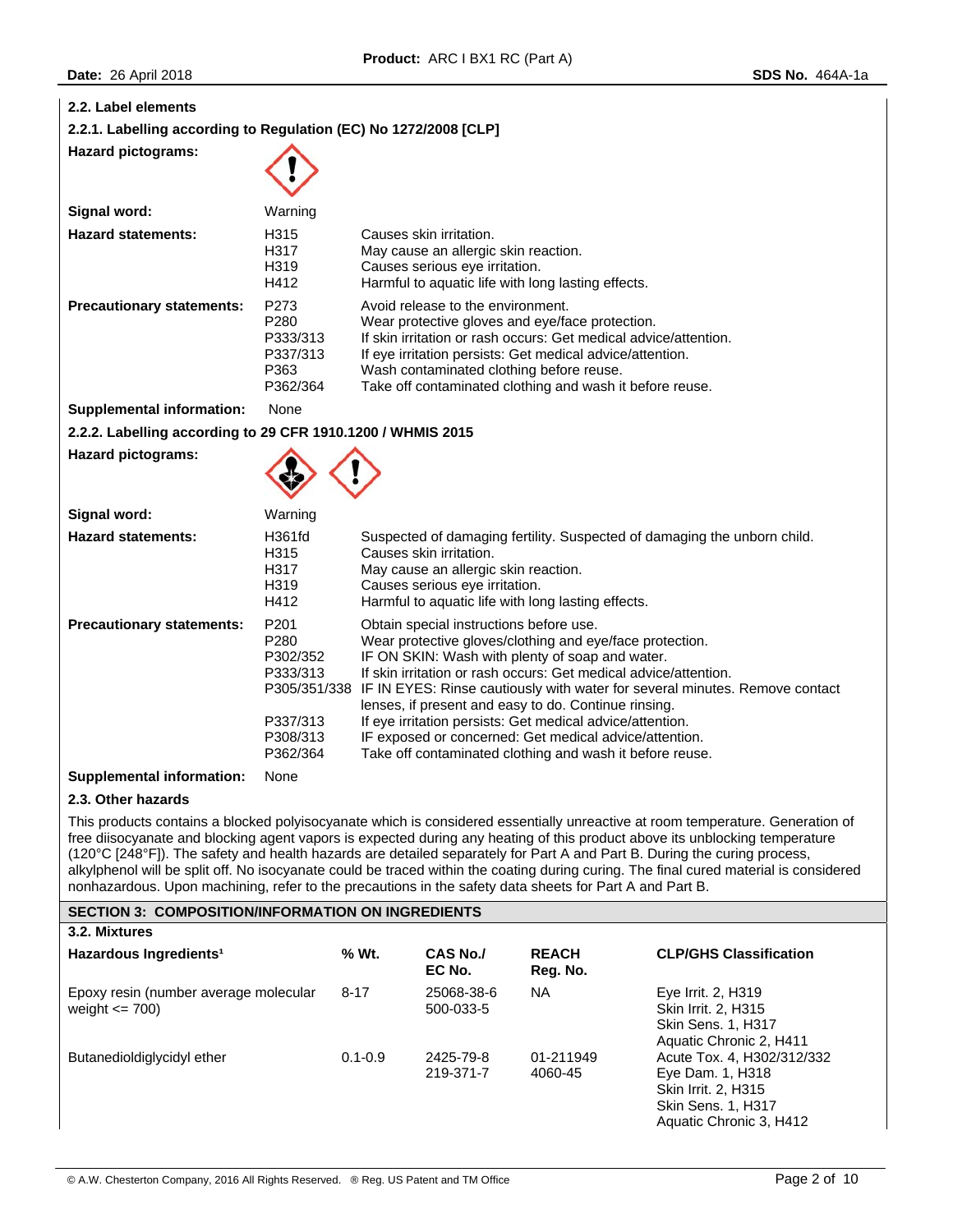| 4-Nonylphenol, branched                                                                     | $0.1 - 0.2$          | 84852-15-3<br>284-325-5                   | NA.      | Repr. 2, H361fd<br>Acute Tox. 4. H302<br><b>Skin Corr. 1B. H314</b><br>Eye Dam. 1, H318<br>Aquatic Acute 1, H400 (M-factor $=$<br>10)<br>Aquatic Chronic 1, H410 (M-factor<br>$= 10$ |
|---------------------------------------------------------------------------------------------|----------------------|-------------------------------------------|----------|--------------------------------------------------------------------------------------------------------------------------------------------------------------------------------------|
| Other ingredients:<br>Bauxite (Al2O3.xH2O), calcined<br>Alkyl phenol blocked polyisocyanate | $35 - 50$<br>$1 - 5$ | 92797-42-7<br>296-578-9<br><b>Unknown</b> | NA<br>NA | Not classified*<br>Not classified                                                                                                                                                    |
| Silica (Quartz)                                                                             | $0.1 - 0.9$          | 14808-60-7<br>238-878-4                   | NA       | Not classified                                                                                                                                                                       |

Substances of Very High Concern (SVHC) per Regulation (EC) No 1907/2006 (REACH) Art. 57: 4-Nonylphenol, branched \*Substance with a workplace exposure limit.

For full text of H-statements: see SECTION 16.

<sup>1</sup> Classified according to: \* 29 CFR 1910.1200, 1915, 1916, 1917, Mass. Right-to-Know Law (ch. 40, M.G.L..O. 111F), California Proposition 65 \* 1272/2008/EC, REACH

\* WHMIS 2015

\* Safe Work Australia [NOHSC: 1008 (2004)]

## **SECTION 4: FIRST AID MEASURES**

#### **4.1. Description of first aid measures**

| Inhalation: | Remove to fresh air. If not breathing, administer artificial respiration. Contact physician immediately. Asthmatic |
|-------------|--------------------------------------------------------------------------------------------------------------------|
|             | symptoms may develop and may be immediate or delayed up to several hours. Extreme asthmatic reactions can          |
|             | be life threatening.                                                                                               |

#### **Skin contact:** Remove contaminated clothing. Wash clothing before reuse. Wash skin with soap and water. Consult physician.

**Eye contact:** Flush eyes for at least 15 minutes with large amounts of water. Contact physician if irritation persists.

**Ingestion:** Do not induce vomiting. Contact physician immediately.

## **4.2. Most important symptoms and effects, both acute and delayed**

May cause skin sensitization as evidenced by rashes or hives. Generation of free diisocyanate and blocking agent vapors is expected during any heating of this product above its unblocking temperature. The inhalation hazards in this section apply to the free diisocyanate and blocking agent vapors thus produced. Vapors or mist can irritate the respiratory tract causing runny nose, sore throat, coughing, chest discomfort, shortness of breath and reduced lung function (breathing obstruction). Persons with a preexisting, nonspecific bronchial hyperreactivity can respond to lower concentrations with similar symptoms as well as asthma attack or asthma-like symptoms. Exposure to higher concentrations may lead to bronchitis, bronchial spasm and pulmonary oedema. Chemical or hypersensitivity pneumonitis, with flu-like symptoms (e.g., fever, chills), has been reported. These symptoms can be delayed up to several hours after exposure. These effects are usually reversible. Repeated overexposure or a single large dose by inhalation (including breathing offgases generated during heat curing) can cause respiratory sensitization as evidenced by chest tightness, wheezing, shortness of breath or asthmatic attack. These symptoms can be immediate or delayed up to several hours after exposure. Extreme asthmatic reactions can be life threatening. Once sensitized, symptoms can occur upon exposure to dust, cold air or other irritants. Sensitization can be permanent. Chronic overexposure to diisocyanates has been reported to cause lung damage (including fibrosis, decrease in lung function) that may be permanent.

## **4.3. Indication of any immediate medical attention and special treatment needed**

Treat symptoms.

## **SECTION 5: FIREFIGHTING MEASURES**

## **5.1. Extinguishing media**

**Suitable extinguishing media:** Carbon Dioxide, dry chemical, foam, or water fog

**Unsuitable extinguishing media:** High volume water jet

## **5.2. Special hazards arising from the substance or mixture**

At temperatures greater than 177°C (350°F), carbon dioxide is released which can cause pressure build-up in closed containers which may forcibly rupture under extreme heat or when contents are mixed with water. During a fire, isocyanate vapours and other irritating, highly toxic gases may be generated by thermal decomposition or combustion. Exposure to heated diisocyanate can be extremely dangerous.

## **5.3. Advice for firefighters**

Cool exposed containers with water. Recommend Firefighters wear self-contained breathing apparatus.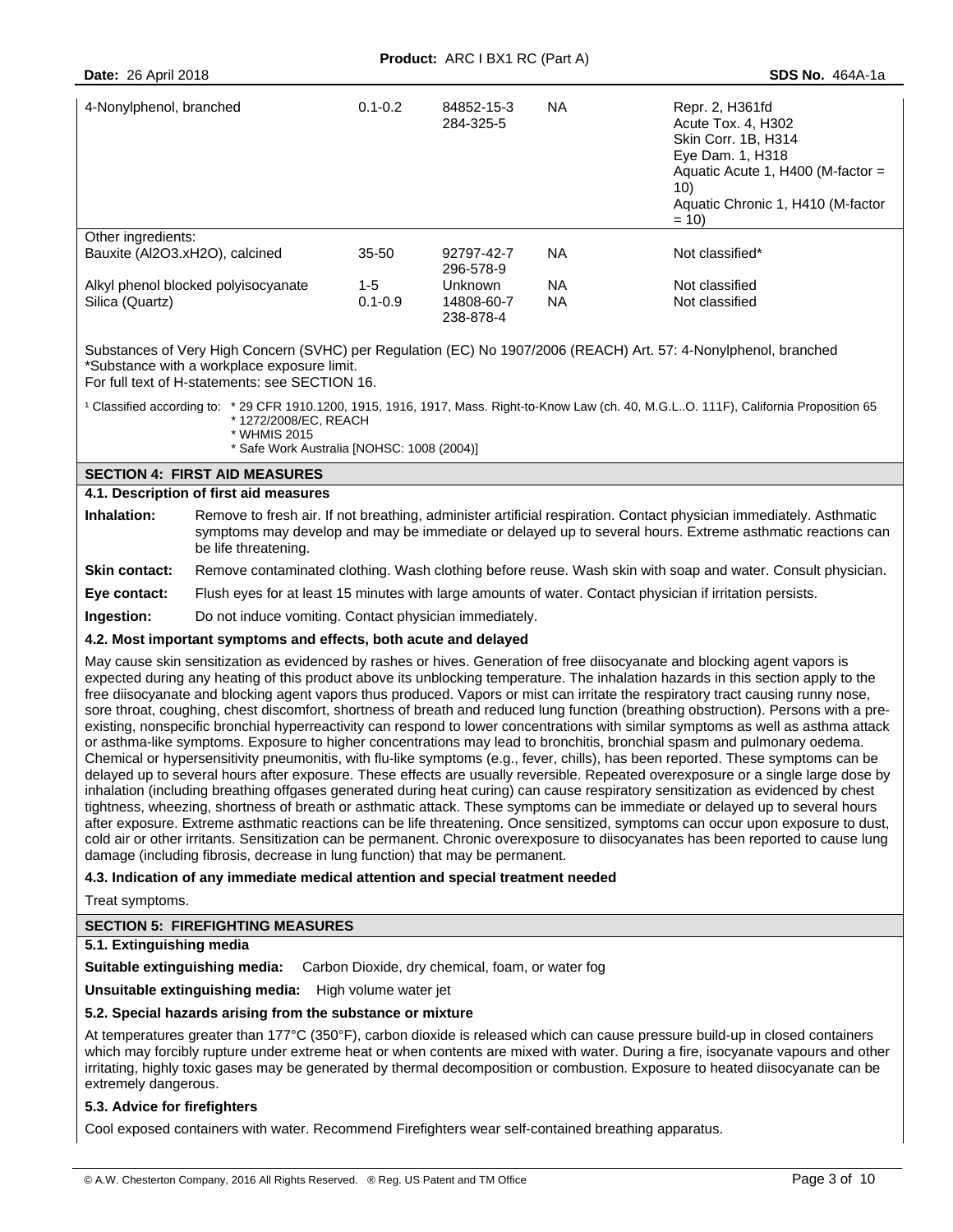**Flammability Classification:** –

**HAZCHEM Emergency Action Code:** 2 **Z** 

## **SECTION 6: ACCIDENTAL RELEASE MEASURES**

## **6.1. Personal precautions, protective equipment and emergency procedures**

Avoid skin contact. Utilize exposure controls and personal protection as specified in Section 8.

#### **6.2. Environmental Precautions**

Keep out of sewers, streams and waterways.

#### **6.3. Methods and material for containment and cleaning up**

Scoop up and transfer to a suitable container for disposal.

#### **6.4. Reference to other sections**

Refer to section 13 for disposal advice.

## **SECTION 7: HANDLING AND STORAGE**

#### **7.1. Precautions for safe handling**

Avoid all skin contact. Avoid breathing vapors. Utilize exposure controls and personal protection as specified in Section 8. Warning properties (irritation of eyes, nose and throat or odor) are not adequate to prevent overexposure from inhalation. Keep container tightly closed when not in use. Remove contaminated clothing immediately. Wash clothing before reuse. Contaminated leather including shoes cannot be decontaminated and should be discarded. Avoid creating and breathing dust during removal, drilling, grinding, sawing or sanding.

Health risks with handling these ARC Composites are further reduced as Part A:

- contains a mixture of 100% blocked isocyanate, with a blend of polymers such as epoxy resin.
- is a gritty paste that cannot be inhaled.
- should never see exposures to temperatures of 120ºC (248ºF) under normal storage and use-conditions, thereby minimizing risk of unblocking.
- when mixed with Part B components, cannot generate an exothermic reaction temperature anywhere near the 120° (248°F) blocking limit.

Medical Surveillance: While health risks are reduced when using a blocked isocyanate, it is best practice to implement a proper protective equipment program supported by a medical surveillance program for workers using isocyanates (blocked or unblocked). All applicants who are assigned to an isocyanate work area should undergo a pre-placement medical evaluation. A history of eczema or respiratory allergies such as hay fever, are possible reasons for medical exclusion from isocyanate areas. Applicants who have a history of adult asthma should be restricted from work with isocyanates. Applicants with a history of prior isocyanate sensitization should be excluded from further work with isocyanates. A comprehensive annual medical surveillance program should be instituted for all employees who are potentially exposed to diisocyanates. Once a worker has been diagnosed as sensitized to any isocyanate, no further exposure can be permitted.

#### **7.2. Conditions for safe storage, including any incompatibilities**

Store in a cool, dry area (10°C to 32°C (50°F to 90°F), out of direct sunlight).

#### **7.3. Specific end use(s)**

No special precautions.

## **SECTION 8: EXPOSURE CONTROLS/PERSONAL PROTECTION**

## **8.1. Control parameters**

#### **Occupational exposure limit values**

| Ingredients                                                 | <b>OSHA PEL1</b><br>ppm | mg/m <sup>3</sup> | <b>ACGIH TLV<sup>2</sup></b><br>ppm | mg/m <sup>3</sup> | ppm | UK WEL <sup>3</sup><br>mg/m <sup>3</sup> | ppm | <b>AUSTRALIA ES<sup>4</sup></b><br>mg/m <sup>3</sup> |
|-------------------------------------------------------------|-------------------------|-------------------|-------------------------------------|-------------------|-----|------------------------------------------|-----|------------------------------------------------------|
| Epoxy resin (number average<br>molecular weight $\leq$ 700) |                         |                   |                                     |                   |     |                                          |     |                                                      |
| Butanedioldiglycidyl ether                                  |                         |                   |                                     |                   |     |                                          |     |                                                      |
| 4-Nonylphenol, branched                                     |                         | —                 |                                     |                   |     |                                          |     |                                                      |
| Bauxite (Al2O3.xH2O),<br>calcined                           | (total)<br>(resp)       | 15<br>5           | (resp)                              | 1                 | -   | 10 (inhal)<br>4 (resp)                   |     | 10 (insp)                                            |
| Alkyl phenol blocked<br>polyisocyanate                      |                         |                   |                                     |                   |     |                                          |     |                                                      |
| Silica (Quartz)                                             |                         | 0.1<br>(resp)     |                                     | 0.025<br>(resp)   |     | 0.1                                      |     | 0.1                                                  |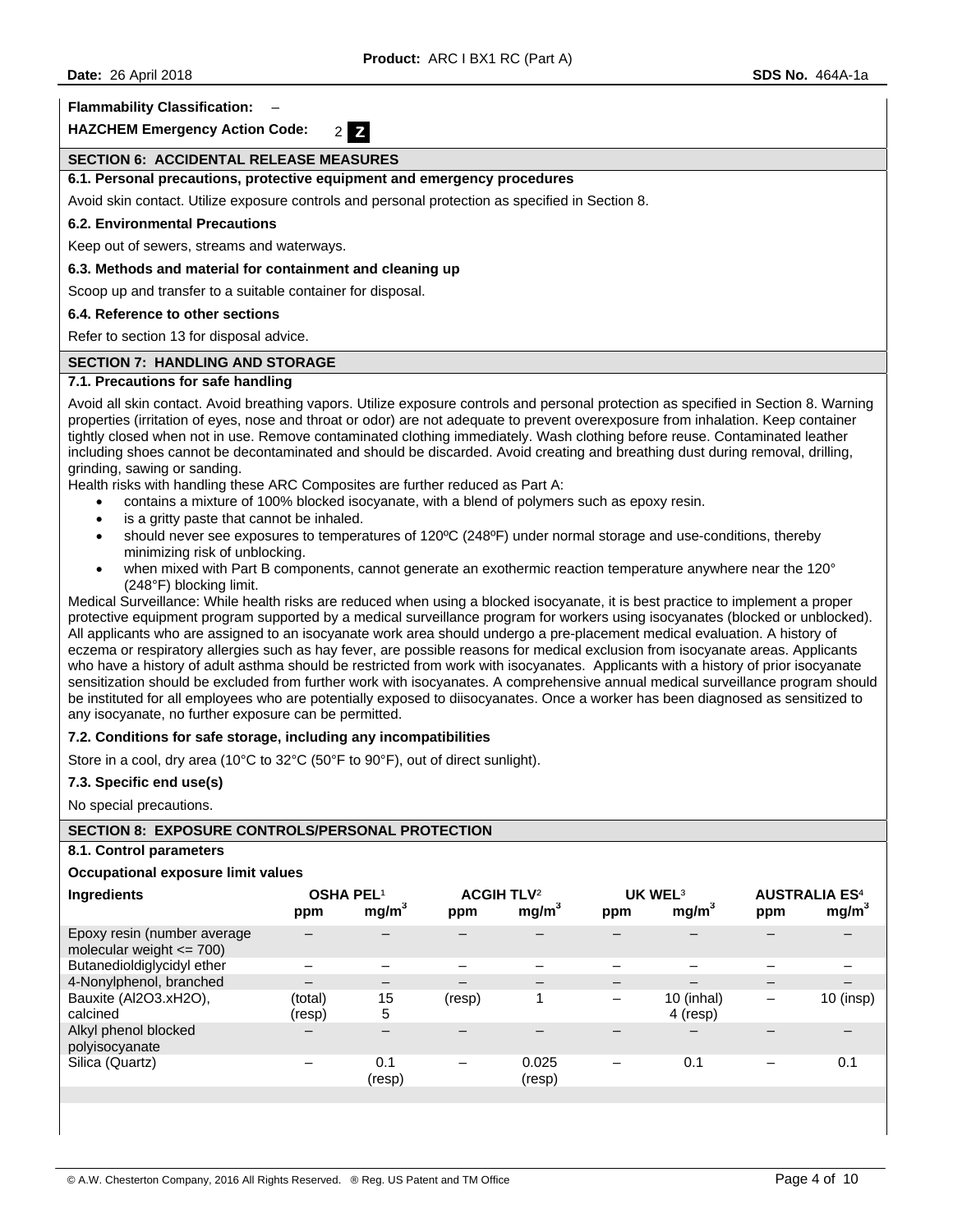<sup>1</sup> United States Occupational Health & Safety Administration permissible exposure limits.

² American Conference of Governmental Industrial Hygienists threshold limit values.

³ EH40 Workplace exposure limits, Health & Safety Executive

⁴ Adopted National Exposure Standards for Atmospheric Contaminants in the Occupational Environment [NOHSC:1003].

## **8.2. Exposure controls**

#### **8.2.1. Engineering measures**

Use adequate ventilation to keep airborne isocyanate levels below the exposure limits. Exhaust air (including curing oven offgases) may need to be cleaned by scrubbers or filters to reduce environmental contamination. If it is necessary to alter the final cured product such that dust may be generated, use adequate dust extraction or damp down.

#### **8.2.2. Individual protection measures**

| <b>Respiratory protection:</b> | If exposure limits are exceeded, use a self-contained breathing apparatus (SCBA), supplied air<br>respirator (SAR) or air-purifying respirator (APR) with a suitable filter. If a fire or a process upset<br>results in heating above 120°C (248°F), workers must wear positive pressure, air-supplied respirators<br>since airborne TDI may be generated under these conditions. |
|--------------------------------|-----------------------------------------------------------------------------------------------------------------------------------------------------------------------------------------------------------------------------------------------------------------------------------------------------------------------------------------------------------------------------------|
| <b>Protective gloves:</b>      | Chemical resistant gloves (e.g., nitrile rubber, butyl rubber, neoprene, PVC)                                                                                                                                                                                                                                                                                                     |
| Eye and face protection:       | Safety glasses                                                                                                                                                                                                                                                                                                                                                                    |
| Other:                         | Impervious clothing as necessary to prevent skin contact.                                                                                                                                                                                                                                                                                                                         |

## **8.2.3. Environmental exposure controls**

Refer to sections 6 and 12.

# **SECTION 9: PHYSICAL AND CHEMICAL PROPERTIES**

## **9.1. Information on basic physical and chemical properties**

| <b>Physical state</b>           | paste                         | Odour                          | sweet           |
|---------------------------------|-------------------------------|--------------------------------|-----------------|
| Colour                          | blue                          | <b>Odour threshold</b>         | not determined  |
| Initial boiling point           | not determined                | Vapour pressure @ 20°C         | not determined  |
| <b>Melting point</b>            | not determined                | % Aromatics by weight          | 0%              |
| % Volatile (by volume)          | 0%                            | рH                             | not applicable  |
| <b>Flash point</b>              | 192°C (378°F)                 | <b>Relative density</b>        | 2.39 kg/l       |
| Method                          | PM Closed Cup                 | Weight per volume              | $19.9$ lbs/gal. |
| <b>Viscosity</b>                | 4 million cps $@25^{\circ}$ C | <b>Coefficient (water/oil)</b> | < 1             |
| <b>Autoignition temperature</b> | not determined                | Vapour density (air=1)         | >1              |
| Decomposition temperature       | not determined                | Rate of evaporation (ether=1)  | $\leq 1$        |
| Upper/lower flammability or     | not determined                | Solubility in water            | insoluble       |
| explosive limits                |                               |                                |                 |
| Flammability (solid, gas)       | not applicable                | <b>Oxidising properties</b>    | not determined  |
| <b>Explosive properties</b>     | not determined                |                                |                 |

#### **9.2. Other information**

Unblocking temperature: 120°C (248°F). VOC (EPA 24): 0.11 lbs/gal.

## **SECTION 10: STABILITY AND REACTIVITY**

## **10.1. Reactivity**

Refer to sections 10.3 and 10.5.

#### **10.2. Chemical stability**

Stable

#### **10.3. Possibility of hazardous reactions**

No dangerous reactions known under conditions of normal use.

# **10.4. Conditions to avoid**

Blocking agent and toluene diisocyanate are released at temperatures above 120°C (248°F).

## **10.5. Incompatible materials**

Strong mineral acids and bases and strong oxidizers like liquid Chlorine and concentrated Oxygen.

## **10.6. Hazardous decomposition products**

Carbon Monoxide, Carbon Dioxide, aldehydes, acids, Hydrogen Cyanide and other toxic fumes (by combustion).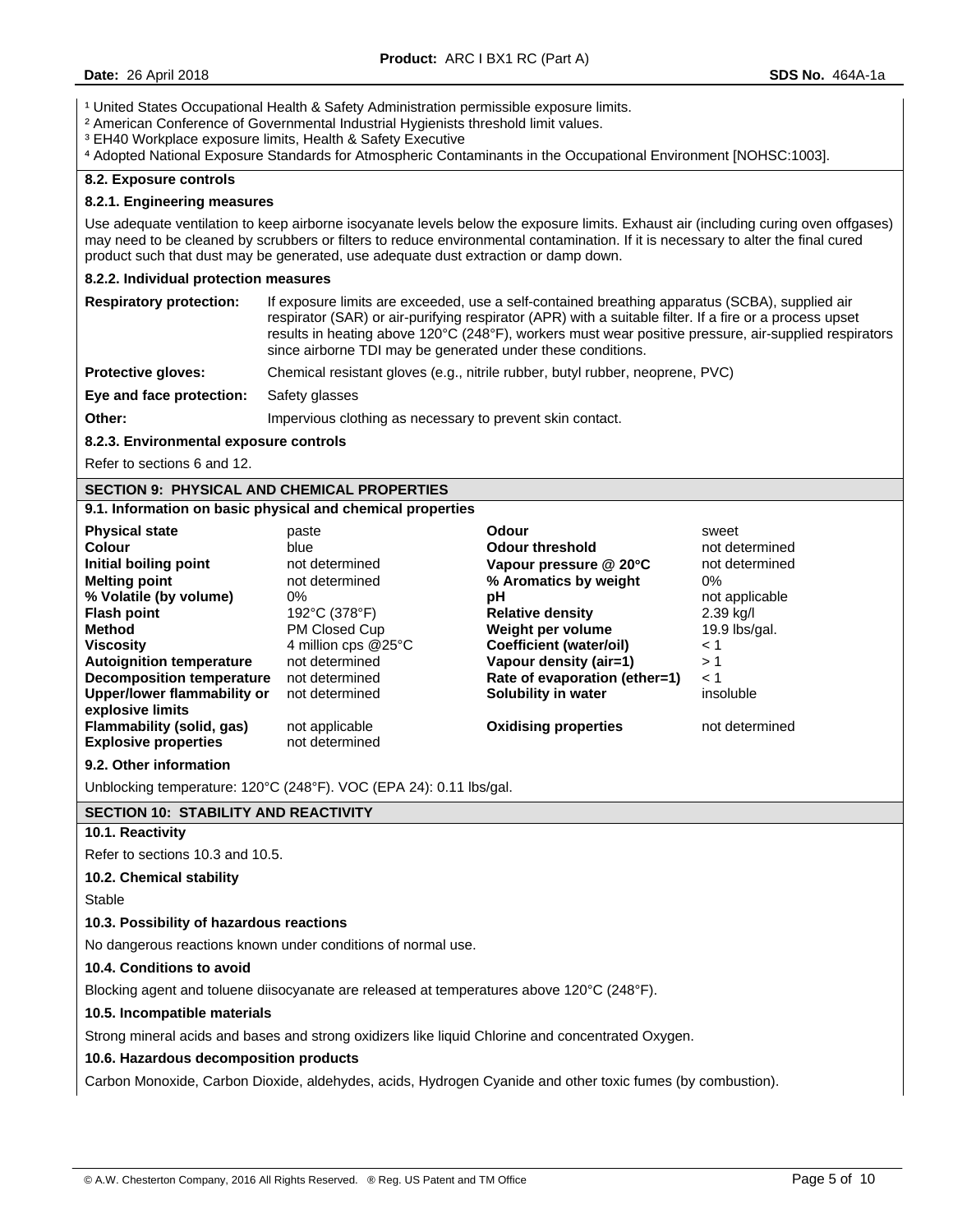| SECTION 11: TOXICOLOGICAL INFORMATION                 |                                                                                                                                                                                                                                                                                                                                                                                                                                                            |                                                                                                   |                                           |  |  |  |  |  |  |
|-------------------------------------------------------|------------------------------------------------------------------------------------------------------------------------------------------------------------------------------------------------------------------------------------------------------------------------------------------------------------------------------------------------------------------------------------------------------------------------------------------------------------|---------------------------------------------------------------------------------------------------|-------------------------------------------|--|--|--|--|--|--|
| 11.1. Information on toxicological effects            |                                                                                                                                                                                                                                                                                                                                                                                                                                                            |                                                                                                   |                                           |  |  |  |  |  |  |
| <b>Primary route of exposure</b><br>under normal use: | may be aggravated by exposure.                                                                                                                                                                                                                                                                                                                                                                                                                             | Inhalation, skin and eye contact. Personnel with pre-existing eye, skin and respiratory disorders |                                           |  |  |  |  |  |  |
| <b>Acute toxicity -</b>                               |                                                                                                                                                                                                                                                                                                                                                                                                                                                            |                                                                                                   |                                           |  |  |  |  |  |  |
| Oral:                                                 | If ingested, may cause gastrointestinal disturbances such as nausea, vomiting and diarrhea.                                                                                                                                                                                                                                                                                                                                                                |                                                                                                   |                                           |  |  |  |  |  |  |
|                                                       | Substance                                                                                                                                                                                                                                                                                                                                                                                                                                                  | <b>Test</b>                                                                                       | Result                                    |  |  |  |  |  |  |
|                                                       | Bauxite (Al2O3.xH2O), calcined                                                                                                                                                                                                                                                                                                                                                                                                                             | LD50, rat                                                                                         | > 5000 mg/kg                              |  |  |  |  |  |  |
|                                                       | Epoxy resin                                                                                                                                                                                                                                                                                                                                                                                                                                                | LD50, rat                                                                                         | > 5000 mg/kg                              |  |  |  |  |  |  |
|                                                       | 4-Nonylphenol, branched & Alkyl<br>phenol blocked polyisocyanate                                                                                                                                                                                                                                                                                                                                                                                           | LD50, rat                                                                                         | $> 5000$ mg/kg                            |  |  |  |  |  |  |
|                                                       | 4-Nonylphenol, branched                                                                                                                                                                                                                                                                                                                                                                                                                                    | LD50, rat                                                                                         | 1412 mg/kg                                |  |  |  |  |  |  |
|                                                       | Butanedioldiglycidyl ether                                                                                                                                                                                                                                                                                                                                                                                                                                 | LD50, rat                                                                                         | 1163 mg/kg                                |  |  |  |  |  |  |
| Dermal:                                               | 4-Nonylphenol, branched & Alkyl phenol blocked polyisocyanate: ATE-mix, dermal = 2118 mg/kg<br>(Calculation method).                                                                                                                                                                                                                                                                                                                                       |                                                                                                   |                                           |  |  |  |  |  |  |
|                                                       | Substance                                                                                                                                                                                                                                                                                                                                                                                                                                                  | <b>Test</b>                                                                                       | Result                                    |  |  |  |  |  |  |
|                                                       | Epoxy resin                                                                                                                                                                                                                                                                                                                                                                                                                                                | LD50, rabbit                                                                                      | > 3000                                    |  |  |  |  |  |  |
|                                                       | 4-Nonylphenol, branched                                                                                                                                                                                                                                                                                                                                                                                                                                    | LD50, rabbit                                                                                      | 2031 mg/kg                                |  |  |  |  |  |  |
|                                                       | Butanedioldiglycidyl ether                                                                                                                                                                                                                                                                                                                                                                                                                                 | LD50, rabbit                                                                                      | $> 2150$ mg/kg                            |  |  |  |  |  |  |
|                                                       | hyperreactivity can respond to lower concentrations with similar symptoms as well as asthma attack<br>or asthma-like symptoms. Exposure to higher concentrations may lead to bronchitis, bronchial<br>spasm and pulmonary oedema. Chemical or hypersensitivity pneumonitis, with flu-like symptoms<br>(e.g., fever, chills), has been reported. These symptoms can be delayed up to several hours after<br>exposure. These effects are usually reversible. |                                                                                                   |                                           |  |  |  |  |  |  |
|                                                       | Substance                                                                                                                                                                                                                                                                                                                                                                                                                                                  | <b>Test</b>                                                                                       | Result                                    |  |  |  |  |  |  |
|                                                       | Epoxy resin                                                                                                                                                                                                                                                                                                                                                                                                                                                | LC0, rat, 5-8 h                                                                                   | No mortality at vapor<br>saturation level |  |  |  |  |  |  |
|                                                       | Butanedioldiglycidyl ether                                                                                                                                                                                                                                                                                                                                                                                                                                 | <b>ATE</b>                                                                                        | $1.5$ mg/l (mist)                         |  |  |  |  |  |  |
| <b>Skin corrosion/irritation:</b>                     | Causes skin irritation.                                                                                                                                                                                                                                                                                                                                                                                                                                    |                                                                                                   |                                           |  |  |  |  |  |  |
|                                                       | Substance                                                                                                                                                                                                                                                                                                                                                                                                                                                  | Test                                                                                              | Result                                    |  |  |  |  |  |  |
|                                                       | Epoxy resin                                                                                                                                                                                                                                                                                                                                                                                                                                                | Skin irritation, rabbit                                                                           | Moderate irritation                       |  |  |  |  |  |  |
|                                                       | 4-Nonylphenol, branched & Alkyl phenol<br>No skin irritation<br>Skin irritation, rabbit<br>blocked polyisocyanate<br>(OECD 404)                                                                                                                                                                                                                                                                                                                            |                                                                                                   |                                           |  |  |  |  |  |  |
|                                                       | 4-Nonylphenol, branched                                                                                                                                                                                                                                                                                                                                                                                                                                    | Skin irritation, Skin<br>irritation, rabbit (OECD<br>404)                                         | C - Corrosive                             |  |  |  |  |  |  |
| Serious eye damage/<br>irritation:                    | Causes serious eye irritation.                                                                                                                                                                                                                                                                                                                                                                                                                             |                                                                                                   |                                           |  |  |  |  |  |  |
|                                                       | Substance                                                                                                                                                                                                                                                                                                                                                                                                                                                  | <b>Test</b>                                                                                       | Result                                    |  |  |  |  |  |  |
|                                                       | Epoxy resin                                                                                                                                                                                                                                                                                                                                                                                                                                                | Eye irritation, rabbit                                                                            | Moderate irritation                       |  |  |  |  |  |  |
|                                                       | 4-Nonylphenol, branched & Alkyl phenol<br>blocked polyisocyanate                                                                                                                                                                                                                                                                                                                                                                                           | Eye irritation, rabbit<br>(OECD 405)                                                              | Slightly irritating                       |  |  |  |  |  |  |
|                                                       | 4-Nonylphenol, branched                                                                                                                                                                                                                                                                                                                                                                                                                                    | Eye irritation, rabbit                                                                            | C - Corrosive                             |  |  |  |  |  |  |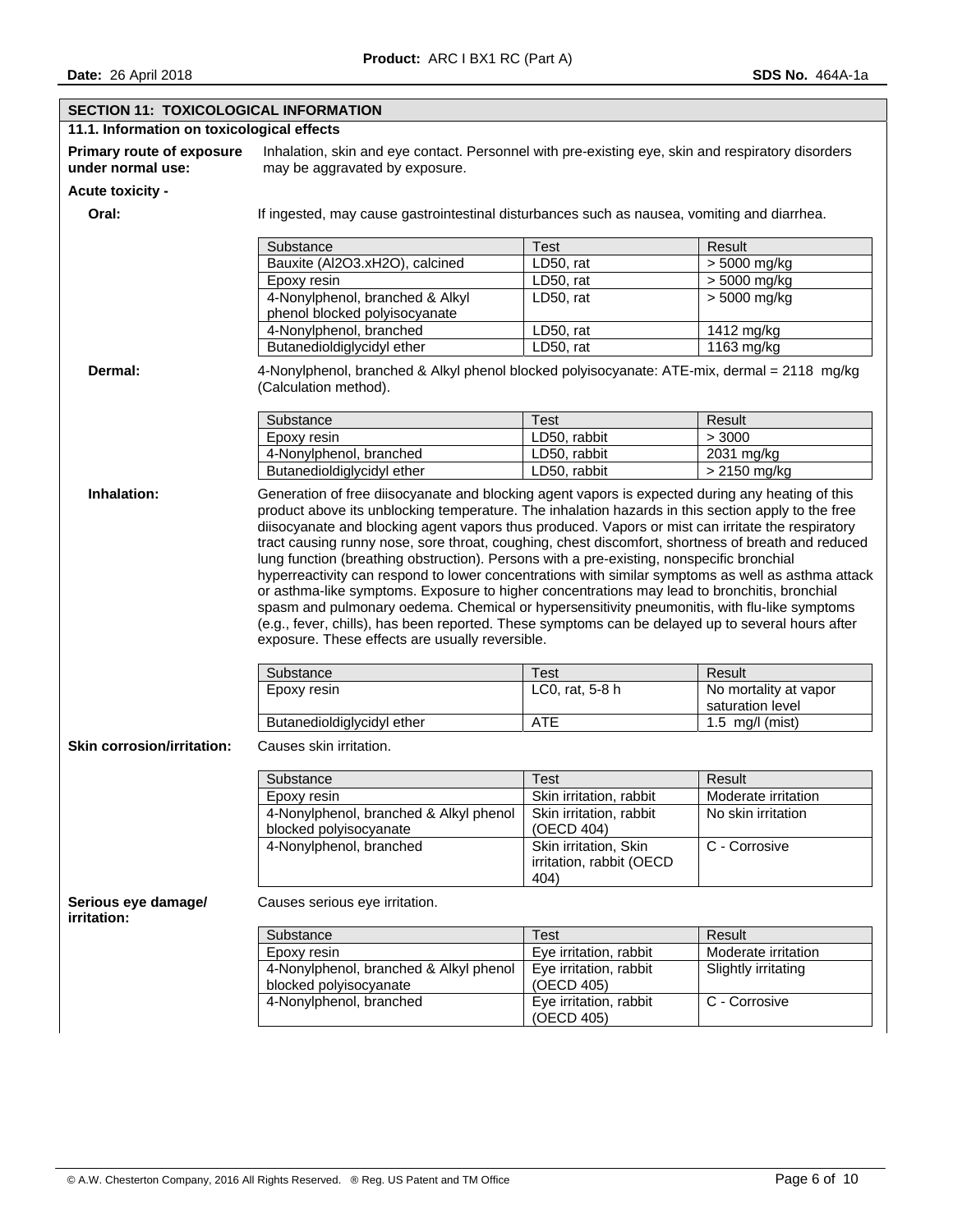| May cause skin sensitization as evidenced by rashes or hives.<br><b>Respiratory or skin</b><br>sensitisation: |                                                                                                                                                                                                                                                                                                                                                                                                                                                                                                                                                                                                                                                                                |                                         |                 |  |  |  |
|---------------------------------------------------------------------------------------------------------------|--------------------------------------------------------------------------------------------------------------------------------------------------------------------------------------------------------------------------------------------------------------------------------------------------------------------------------------------------------------------------------------------------------------------------------------------------------------------------------------------------------------------------------------------------------------------------------------------------------------------------------------------------------------------------------|-----------------------------------------|-----------------|--|--|--|
|                                                                                                               | Substance                                                                                                                                                                                                                                                                                                                                                                                                                                                                                                                                                                                                                                                                      | <b>Test</b>                             | Result          |  |  |  |
|                                                                                                               | Epoxy resin                                                                                                                                                                                                                                                                                                                                                                                                                                                                                                                                                                                                                                                                    | Skin sensitization, guinea<br>pig       | Sensitizing     |  |  |  |
|                                                                                                               | 4-Nonyl phenol & Alkyl phenol blocked<br>polyisocyanate                                                                                                                                                                                                                                                                                                                                                                                                                                                                                                                                                                                                                        | Skin sensitization, mouse<br>(OECD 429) | Not sensitizing |  |  |  |
|                                                                                                               | 4-Nonyl phenol                                                                                                                                                                                                                                                                                                                                                                                                                                                                                                                                                                                                                                                                 | Skin sensitization, guinea<br>pig       | Not sensitizing |  |  |  |
|                                                                                                               | Butanedioldiglycidyl ether                                                                                                                                                                                                                                                                                                                                                                                                                                                                                                                                                                                                                                                     | Skin sensitization, guinea<br>pig       | Sensitizing     |  |  |  |
| Germ cell mutagenicity:                                                                                       | Epoxy resin, 4-Nonylphenol, branched, Butanedioldiglycidyl ether: based on available data, the<br>classification criteria are not met. Alkyl phenol blocked polyisocyanate, Ames test: negative.                                                                                                                                                                                                                                                                                                                                                                                                                                                                               |                                         |                 |  |  |  |
| Carcinogenicity:                                                                                              | The International Agency for Research on Cancer (IARC) and the National Toxicology Program<br>(NTP) have classified inhaled silica as a human carcinogen. The silica in this product does not<br>separate from the mixture or in of itself become air-borne, therefore it does not present a hazard in<br>normal use. Epoxy resin: based on available data, the classification criteria are not met.<br>Butanedioldiglycidyl ether: data lacking.                                                                                                                                                                                                                              |                                         |                 |  |  |  |
| <b>Reproductive toxicity:</b>                                                                                 | Epoxy resin: based on available data, the classification criteria are not met. Butanedioldiglycidyl<br>ether: data lacking. 4-Nonylphenol, branched: Suspected of damaging fertility. Suspected of<br>damaging the unborn child.                                                                                                                                                                                                                                                                                                                                                                                                                                               |                                         |                 |  |  |  |
| <b>STOT-single exposure:</b>                                                                                  | Epoxy resin, Butanedioldiglycidyl ether: based on available data, the classification criteria are not<br>met.                                                                                                                                                                                                                                                                                                                                                                                                                                                                                                                                                                  |                                         |                 |  |  |  |
| <b>STOT-repeated exposure:</b>                                                                                | Epoxy resin, Butanedioldiglycidyl ether: based on available data, the classification criteria are not<br>met. Chronic overexposure to diisocyanates has been reported to cause lung damage (including<br>fibrosis, decrease in lung function) that may be permanent. Repeated inhalation of respirable free<br>silica may cause scarring of the lungs with cough and shortness of breath. Silicosis, a delayed lung<br>injury that is a disabling, progressive and sometimes fatal pulmonary fibrosis, may result, The silica<br>in this product does not separate from the mixture or in of itself become air-borne, therefore it does<br>not present a hazard in normal use. |                                         |                 |  |  |  |
| <b>Aspiration hazard:</b>                                                                                     | Based on available data, the classification criteria are not met.                                                                                                                                                                                                                                                                                                                                                                                                                                                                                                                                                                                                              |                                         |                 |  |  |  |
| <b>Other information:</b>                                                                                     | None known                                                                                                                                                                                                                                                                                                                                                                                                                                                                                                                                                                                                                                                                     |                                         |                 |  |  |  |

## **SECTION 12: ECOLOGICAL INFORMATION**

Ecotoxicological data have not been determined specifically for this product. The information given below is based on a knowledge of the components and the ecotoxicology of similar substances.

## **12.1. Toxicity**

Harmful to aquatic organisms, may cause long-term adverse effects in the aquatic environment. Epoxy resin: material is moderately toxic to aquatic organisms on an acute basis (LC50/EC50 between 1 and 10 mg/L in the most sensitive species). 4- Nonylphenol, branched & Alkyl phenol blocked polyisocyanate: LC50/EC50/ErC50 > 100 mg/L in the most sensitive species.

#### **12.2. Persistence and degradability**

Unreacted components (Parts A and B), improperly released to the environment, can cause ground and water pollution. Epoxy resin, Butanedioldiglycidyl ether, Alkyl phenol blocked polyisocyanate, 4-Nonylphenol, branched: not readily biodegradable.

#### **12.3. Bioaccumulative potential**

Epoxy resin: log Kow = 2.64 – 3.78; BCF = 31 (QSAR); low potential for bioaccumulation. 4-Nonylphenol, branched: may bioaccumulate in fish and aquatic organisms (log Kow = 3.28; BCF, Fathead minnow, 20 days = 271).

#### **12.4. Mobility in soil**

Paste. Insoluble in water. Epoxy resin: if product enters soil, it will be mobile and may contaminate groundwater (log Kow < = 3.65). In determining environmental mobility, consider the product's physical and chemical properties (see Section 9).

#### **12.5. Results of PBT and vPvB assessment**

Not available

#### **12.6. Other adverse effects**

None known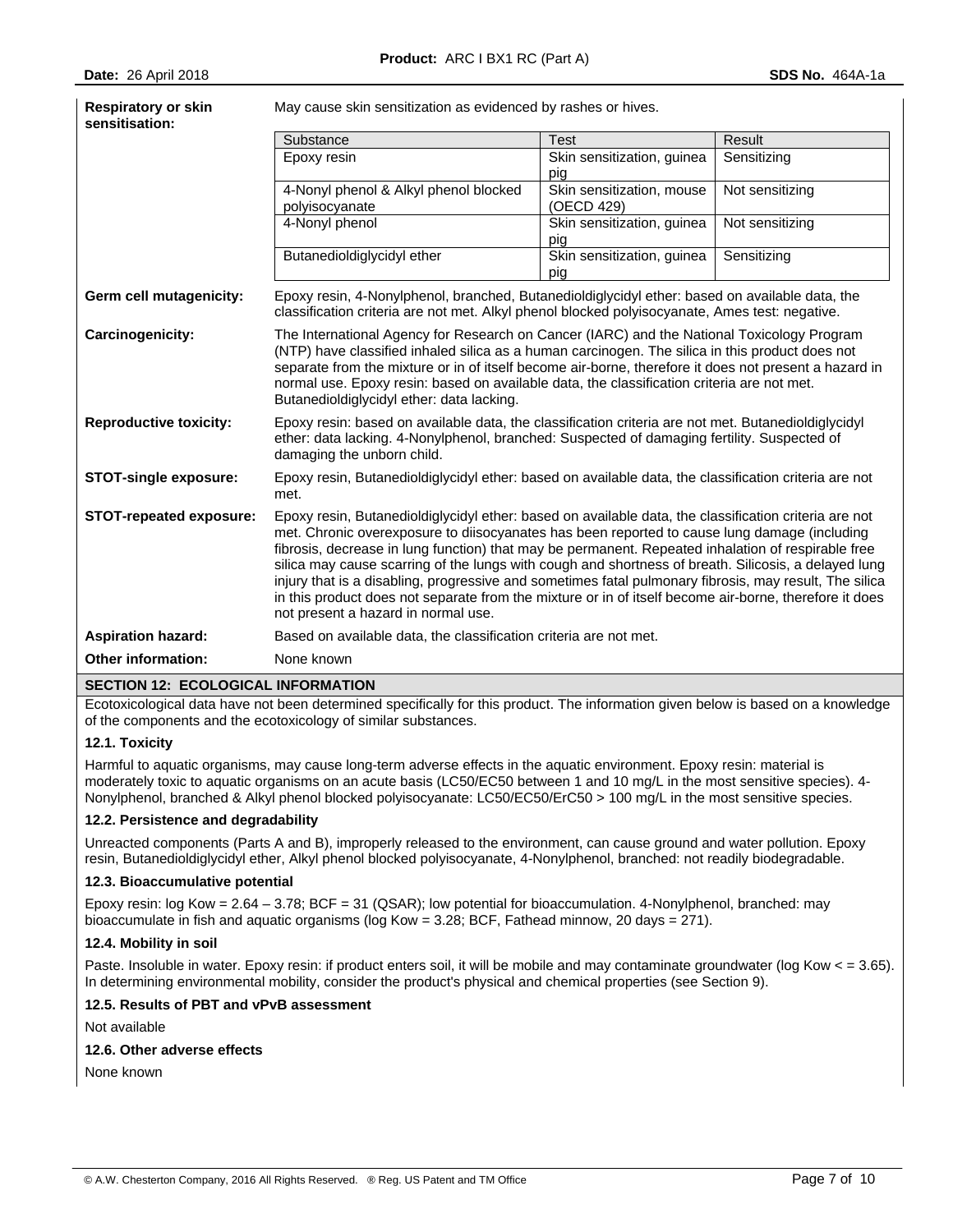## **SECTION 13: DISPOSAL CONSIDERATIONS**

# **13.1. Waste treatment methods**

Combine resin and curative. The final cured material is considered nonhazardous. Landfill sealed containers with a properly licensed facility. Unreacted components are a special waste (classified as hazardous according to 2008/98/EC). May be incinerated at an appropriate facility. Check local, state and national/federal regulations and comply with the most stringent requirement.

# **SECTION 14: TRANSPORT INFORMATION**

| 14.1. UN number                               |                                                                                                        |
|-----------------------------------------------|--------------------------------------------------------------------------------------------------------|
| ADR/RID/ADN/IMDG/ICAO:                        | <b>NOT APPLICABLE</b>                                                                                  |
| TDG:                                          | <b>NOT APPLICABLE</b>                                                                                  |
| US DOT:                                       | <b>NOT APPLICABLE</b>                                                                                  |
| 14.2. UN proper shipping name                 |                                                                                                        |
| ADR/RID/ADN/IMDG/ICAO:                        | NON-HAZARDOUS, NON REGULATED                                                                           |
| TDG:                                          | NON-HAZARDOUS, NON REGULATED                                                                           |
| US DOT:                                       | NON-HAZARDOUS, NON REGULATED                                                                           |
| 14.3. Transport hazard class(es)              |                                                                                                        |
| ADR/RID/ADN/IMDG/ICAO:                        | <b>NOT APPLICABLE</b>                                                                                  |
| TDG:                                          | <b>NOT APPLICABLE</b>                                                                                  |
| US DOT:                                       | <b>NOT APPLICABLE</b>                                                                                  |
| 14.4. Packing group                           |                                                                                                        |
| ADR/RID/ADN/IMDG/ICAO:                        | <b>NOT APPLICABLE</b>                                                                                  |
| TDG:                                          | <b>NOT APPLICABLE</b>                                                                                  |
| US DOT:                                       | NOT APPLICABLE                                                                                         |
| 14.5. Environmental hazards                   |                                                                                                        |
| NOT APPLICABLE                                |                                                                                                        |
| 14.6. Special precautions for user            |                                                                                                        |
| NOT APPLICABLE                                |                                                                                                        |
|                                               | 14.7. Transport in bulk according to Annex II of MARPOL73/78 and the IBC Code                          |
| <b>NOT APPLICABLE</b>                         |                                                                                                        |
| 14.8. Other information                       |                                                                                                        |
| <b>NOT APPLICABLE</b>                         |                                                                                                        |
| <b>SECTION 15: REGULATORY INFORMATION</b>     |                                                                                                        |
|                                               | 15.1. Safety, health and environmental regulations/legislation specific for the substance or mixture   |
| 15.1.1. EU regulations                        |                                                                                                        |
| <b>Authorisations under Title VII:</b>        | Not applicable                                                                                         |
| <b>Restrictions under Title VIII:</b><br>None |                                                                                                        |
|                                               | Other EU regulations: Directive 94/33/EC on the protection of young people at work.                    |
| 15.1.2. National regulations                  |                                                                                                        |
| US EPA SARA TITLE III                         |                                                                                                        |
| 312 Hazards:<br>313 Chemicals:                |                                                                                                        |
| Immediate<br>None                             |                                                                                                        |
| Delayed                                       |                                                                                                        |
| Reactive                                      |                                                                                                        |
|                                               |                                                                                                        |
|                                               | Other national regulations: National implementation of the EC Directive referred to in section 15.1.1. |
| 15.2. Chemical safety assessment              |                                                                                                        |
|                                               | No Chemical Safety Assessment has been carried out for this substance/mixture by the supplier.         |
|                                               |                                                                                                        |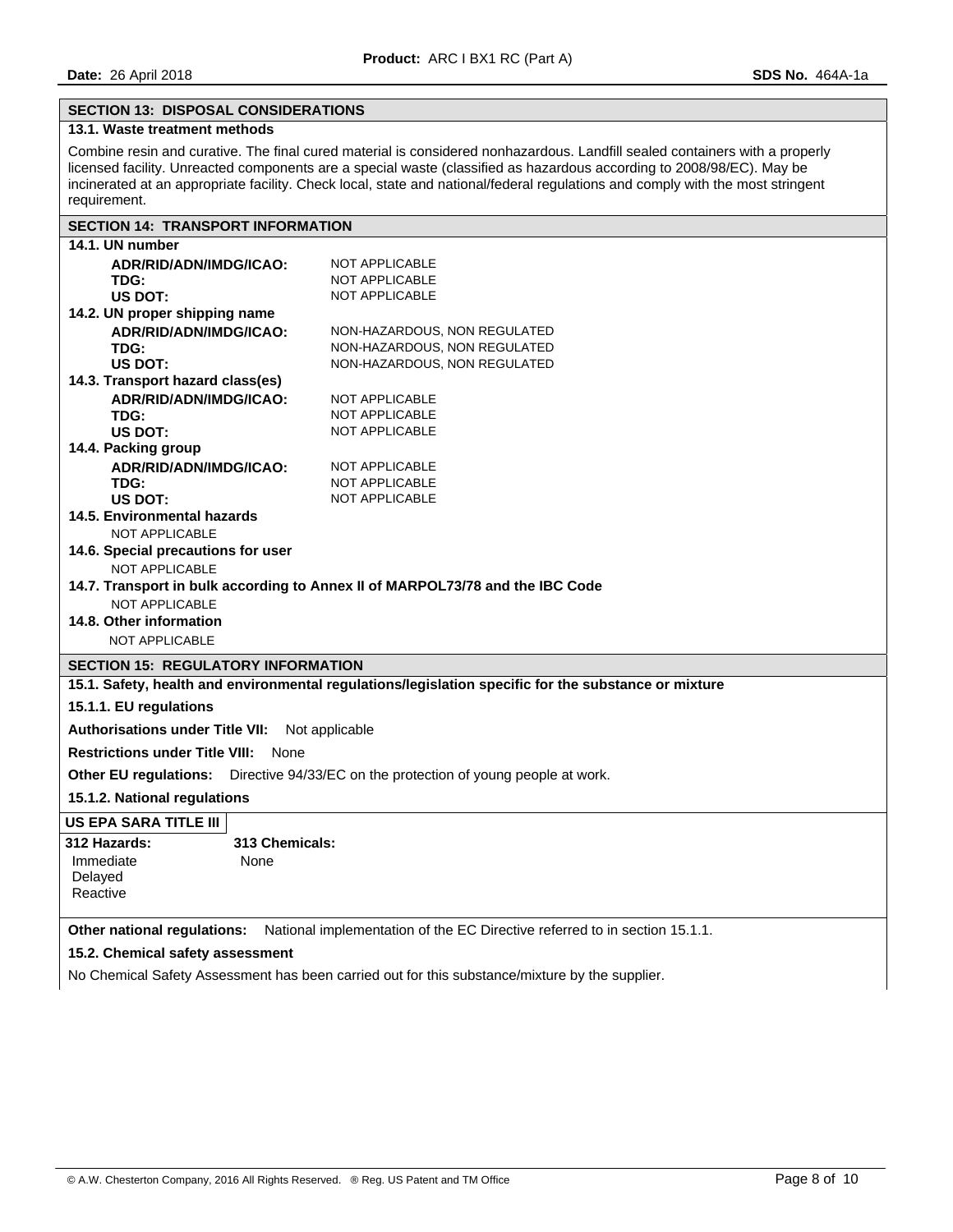| <b>SECTION 16: OTHER INFORMATION</b>                   |                                                                |                                           |                                                                                                                        |  |  |  |
|--------------------------------------------------------|----------------------------------------------------------------|-------------------------------------------|------------------------------------------------------------------------------------------------------------------------|--|--|--|
| <b>Abbreviations</b>                                   |                                                                |                                           | ADN: European Agreement concerning the International Carriage of Dangerous Goods by Inland Waterways                   |  |  |  |
| and acronyms:                                          |                                                                |                                           | ADR: European Agreement concerning the International Carriage of Dangerous Goods by Road                               |  |  |  |
|                                                        |                                                                | ATE: Acute Toxicity Estimate              |                                                                                                                        |  |  |  |
|                                                        |                                                                | <b>BCF: Bioconcentration Factor</b>       |                                                                                                                        |  |  |  |
|                                                        |                                                                |                                           |                                                                                                                        |  |  |  |
|                                                        |                                                                |                                           | CLP: Classification Labelling Packaging Regulation (1272/2008/EC)                                                      |  |  |  |
|                                                        |                                                                | <b>ES: Exposure Standard</b>              |                                                                                                                        |  |  |  |
|                                                        |                                                                | GHS: Globally Harmonized System           |                                                                                                                        |  |  |  |
|                                                        |                                                                |                                           | ICAO: International Civil Aviation Organization                                                                        |  |  |  |
|                                                        |                                                                |                                           | IMDG: International Maritime Dangerous Goods                                                                           |  |  |  |
|                                                        |                                                                |                                           | LC50: Lethal Concentration to 50 % of a test population                                                                |  |  |  |
|                                                        |                                                                |                                           | LD50: Lethal Dose to 50% of a test population                                                                          |  |  |  |
|                                                        |                                                                | <b>LOEL: Lowest Observed Effect Level</b> |                                                                                                                        |  |  |  |
|                                                        |                                                                | N/A: Not Applicable                       |                                                                                                                        |  |  |  |
|                                                        |                                                                | NA: Not Available                         |                                                                                                                        |  |  |  |
|                                                        |                                                                |                                           | NOAEL: No Observed Adverse Effect Level                                                                                |  |  |  |
|                                                        |                                                                | NOEL: No Observed Effect Level            |                                                                                                                        |  |  |  |
|                                                        |                                                                |                                           | OECD: Organization for Economic Co-operation and Development                                                           |  |  |  |
|                                                        |                                                                |                                           | PBT: Persistent, Bioaccumulative and Toxic substance                                                                   |  |  |  |
|                                                        |                                                                |                                           | (Q) SAR: Quantitative Structure-Activity Relationship                                                                  |  |  |  |
|                                                        |                                                                |                                           | REACH: Registration, Evaluation, Authorisation and Restriction of Chemicals Regulation (1907/2006/EC)                  |  |  |  |
|                                                        |                                                                |                                           | RID: Regulations concerning the International Carriage of Dangerous Goods by Rail                                      |  |  |  |
|                                                        |                                                                |                                           |                                                                                                                        |  |  |  |
|                                                        |                                                                | SDS: Safety Data Sheet                    |                                                                                                                        |  |  |  |
|                                                        |                                                                | STEL: Short Term Exposure Limit           |                                                                                                                        |  |  |  |
|                                                        |                                                                |                                           | STOT RE: Specific Target Organ Toxicity, Repeated Exposure                                                             |  |  |  |
|                                                        |                                                                |                                           | STOT SE: Specific Target Organ Toxicity, Single Exposure                                                               |  |  |  |
|                                                        |                                                                |                                           | TDG: Transportation of Dangerous Goods (Canada)                                                                        |  |  |  |
|                                                        |                                                                |                                           | US DOT: United States Department of Transportation                                                                     |  |  |  |
|                                                        |                                                                |                                           | vPvB: very Persistent and very Bioaccumulative substance                                                               |  |  |  |
|                                                        |                                                                | WEL: Workplace Exposure Limit             |                                                                                                                        |  |  |  |
|                                                        |                                                                |                                           | WHMIS: Workplace Hazardous Materials Information System                                                                |  |  |  |
|                                                        |                                                                |                                           | Other abbreviations and acronyms can be looked up at www.wikipedia.org.                                                |  |  |  |
| Key literature references                              |                                                                |                                           |                                                                                                                        |  |  |  |
|                                                        |                                                                |                                           | Commission de la santé et de la sécurité du travail (CSST)                                                             |  |  |  |
| and sources for data:                                  |                                                                |                                           | Chemical Classification and Information Database (CCID)<br>European Chemicals Agency (ECHA) - Information on Chemicals |  |  |  |
|                                                        |                                                                |                                           |                                                                                                                        |  |  |  |
|                                                        |                                                                |                                           | Hazardous Substances Information System (HSIS)                                                                         |  |  |  |
|                                                        |                                                                |                                           | National Institute of Technology and Evaluation (NITE)                                                                 |  |  |  |
|                                                        |                                                                |                                           | Swedish Chemicals Agency (KEMI)                                                                                        |  |  |  |
|                                                        |                                                                |                                           | U.S. National Library of Medicine Toxicology Data Network (TOXNET)                                                     |  |  |  |
|                                                        |                                                                |                                           | Procedure used to derive the classification for mixtures according to Regulation (EC) No 1272/2008:                    |  |  |  |
| <b>Classification</b>                                  |                                                                |                                           |                                                                                                                        |  |  |  |
|                                                        |                                                                |                                           | <b>Classification procedure</b>                                                                                        |  |  |  |
| Eye Irrit. 2, H319                                     |                                                                |                                           | Calculation method                                                                                                     |  |  |  |
| Skin Irrit. 2, H315                                    |                                                                |                                           | Calculation method                                                                                                     |  |  |  |
| Skin Sens. 1, H317                                     |                                                                |                                           | Bridging principle "Dilution"                                                                                          |  |  |  |
| Aquatic Chronic 3, H412<br><b>Calculation method</b>   |                                                                |                                           |                                                                                                                        |  |  |  |
|                                                        | <b>Relevant H-statements:</b><br>H315: Causes skin irritation. |                                           |                                                                                                                        |  |  |  |
| H317: May cause an allergic skin reaction.             |                                                                |                                           |                                                                                                                        |  |  |  |
|                                                        |                                                                |                                           | H318: Causes serious eye damage.                                                                                       |  |  |  |
| H319: Causes serious eye irritation.                   |                                                                |                                           |                                                                                                                        |  |  |  |
|                                                        |                                                                |                                           | H302/312/332: Harmful if swallowed, in contact with skin or if inhaled.                                                |  |  |  |
|                                                        |                                                                |                                           | H314: Causes severe skin burns and eye damage.                                                                         |  |  |  |
|                                                        |                                                                |                                           | H361fd: Suspected of damaging fertility. Suspected of damaging the unborn child.                                       |  |  |  |
|                                                        |                                                                | H400: Very toxic to aquatic life.         |                                                                                                                        |  |  |  |
|                                                        |                                                                |                                           |                                                                                                                        |  |  |  |
|                                                        |                                                                |                                           | H410: Very toxic to aquatic life with long lasting effects.                                                            |  |  |  |
| H411: Toxic to aquatic life with long lasting effects. |                                                                |                                           |                                                                                                                        |  |  |  |

H412: Harmful to aquatic life with long lasting effects.

**Hazard pictogram names:** Health hazard (non-CLP classification), exclamation mark

**Changes to the SDS in this revision:** Section 1.3.

**Revision date:** 26 April 2018

**Further information:** None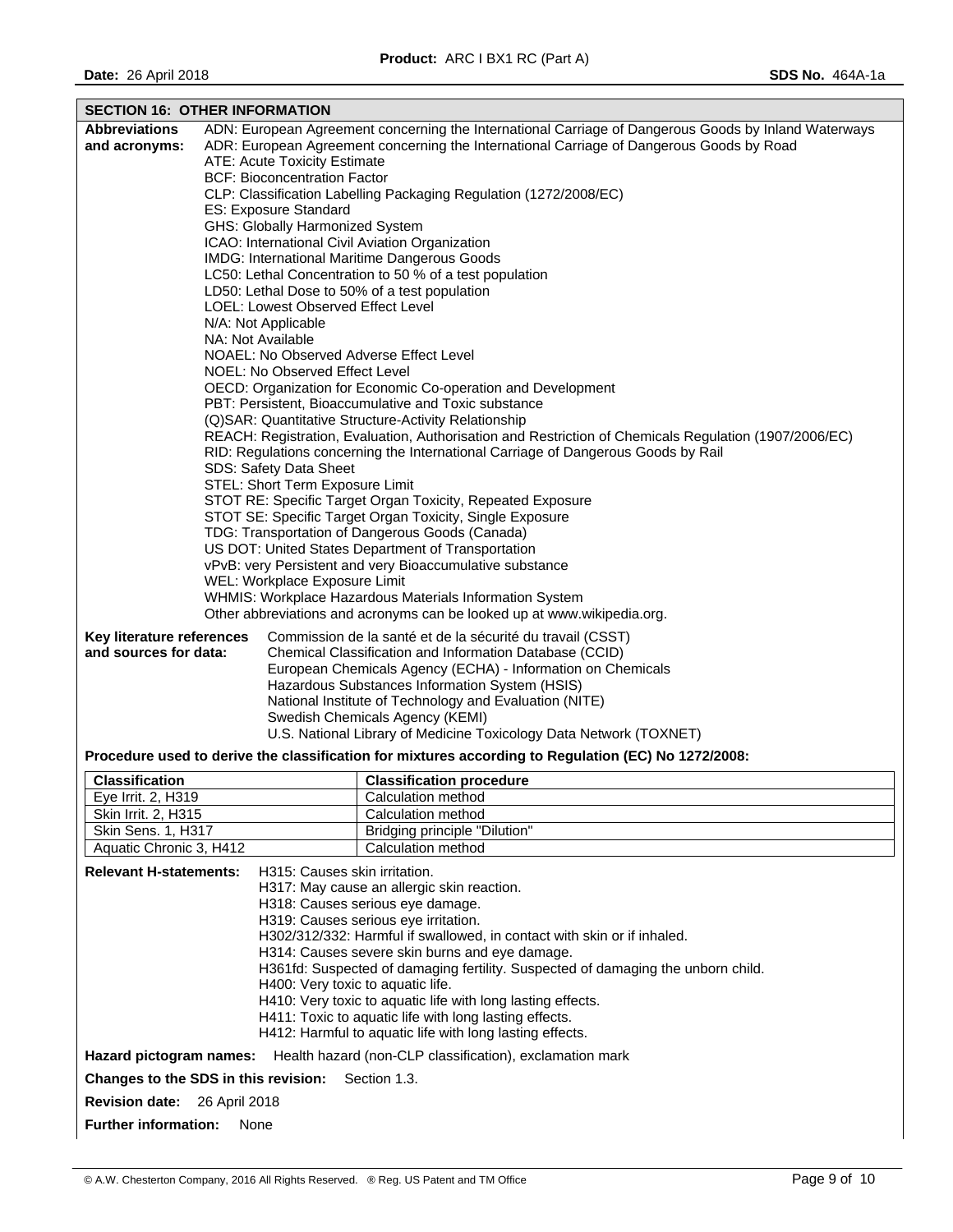This information is based solely on data provided by suppliers of the materials used, not on the mixture itself. No warranty is expressed or implied regarding the suitability of the product for the user's particular purpose. The user must make their own determination as to suitability.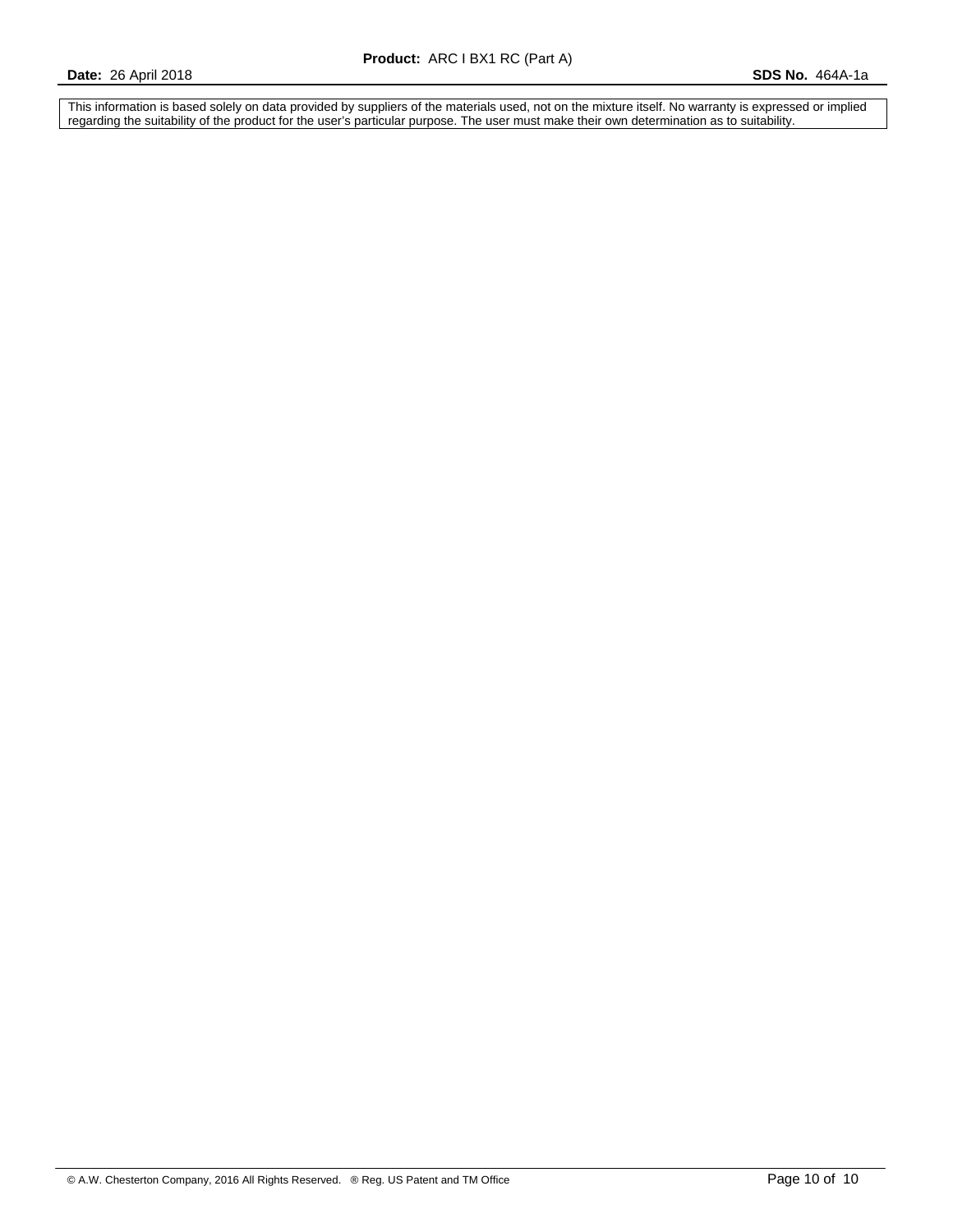

| <b>SAFETY DATA SHEET</b>                                                                                                                                                                                                              |                                                                                                                                                                                                                                                                                                                                                                                    |           |  |         |  |  |  |  |  |  |
|---------------------------------------------------------------------------------------------------------------------------------------------------------------------------------------------------------------------------------------|------------------------------------------------------------------------------------------------------------------------------------------------------------------------------------------------------------------------------------------------------------------------------------------------------------------------------------------------------------------------------------|-----------|--|---------|--|--|--|--|--|--|
|                                                                                                                                                                                                                                       | in accordance with 1907/2006/EC (REACH, as amended by 830/2015/EU) 29 CFR 1910.1200 and WHMIS 2015<br>Initial date of issue: 29 February 2016<br>464B-2a                                                                                                                                                                                                                           |           |  |         |  |  |  |  |  |  |
| <b>Revision date:</b>                                                                                                                                                                                                                 | 26 April 2018                                                                                                                                                                                                                                                                                                                                                                      |           |  | SDS No. |  |  |  |  |  |  |
|                                                                                                                                                                                                                                       | SECTION 1: IDENTIFICATION OF THE SUBSTANCE/MIXTURE AND OF THE COMPANY/UNDERTAKING                                                                                                                                                                                                                                                                                                  |           |  |         |  |  |  |  |  |  |
| 1.1. Product identifier                                                                                                                                                                                                               |                                                                                                                                                                                                                                                                                                                                                                                    |           |  |         |  |  |  |  |  |  |
| ARC I BX1 RC (Part B)                                                                                                                                                                                                                 |                                                                                                                                                                                                                                                                                                                                                                                    |           |  |         |  |  |  |  |  |  |
| 1.2. Relevant identified uses of the substance or mixture and uses advised against<br>Mixed with ARC I BX1 RC Part A, for a fast cure coating to protect metal surfaces from damage caused by abrasion, erosion and<br>impact forces. |                                                                                                                                                                                                                                                                                                                                                                                    |           |  |         |  |  |  |  |  |  |
|                                                                                                                                                                                                                                       | 1.3. Details of the supplier of the safety data sheet                                                                                                                                                                                                                                                                                                                              |           |  |         |  |  |  |  |  |  |
| Company:<br>A.W. CHESTERTON COMPANY<br>860 Salem Street<br>Groveland, MA 01834-1507, USA<br>(Mon. - Fri. 8:30 - 5:00 PM EST)<br>SDS requests: www.chesterton.com                                                                      | Tel. +1 978-469-6446    Fax: +1 978-469-6785<br>E-mail (SDS questions): ProductMSDSs@chesterton.com<br>E-mail: customer.service@chesterton.com<br>Canada: A.W. Chesterton Company Ltd., 889 Fraser Drive,<br>Unit 105, Burlington, Ontario L7L 4X8 - Tel. 905-335-5055<br>EU: Chesterton International GmbH, Am Lenzenfleck 23,<br>D85737 Ismaning, Germany - Tel. +49-89-996-5460 | Supplier: |  |         |  |  |  |  |  |  |
|                                                                                                                                                                                                                                       | 1.4. Emergency telephone number                                                                                                                                                                                                                                                                                                                                                    |           |  |         |  |  |  |  |  |  |
| 24 hours per day, 7 days per week<br>Call Infotrac: 1-800-535-5053                                                                                                                                                                    | Outside N. America: +1 352-323-3500 (collect)                                                                                                                                                                                                                                                                                                                                      |           |  |         |  |  |  |  |  |  |
|                                                                                                                                                                                                                                       | <b>SECTION 2: HAZARDS IDENTIFICATION</b>                                                                                                                                                                                                                                                                                                                                           |           |  |         |  |  |  |  |  |  |
|                                                                                                                                                                                                                                       | 2.1. Classification of the substance or mixture                                                                                                                                                                                                                                                                                                                                    |           |  |         |  |  |  |  |  |  |
|                                                                                                                                                                                                                                       | 2.1.1. Classification according to Regulation (EC) No 1272/2008 [CLP]                                                                                                                                                                                                                                                                                                              |           |  |         |  |  |  |  |  |  |
| Skin Corr. 1A, H314<br>Skin Sens. 1, H317<br>Aquatic Chronic 2, H411                                                                                                                                                                  |                                                                                                                                                                                                                                                                                                                                                                                    |           |  |         |  |  |  |  |  |  |
|                                                                                                                                                                                                                                       | 2.1.2. Classification according to 29 CFR 1910.1200 / WHMIS 2015                                                                                                                                                                                                                                                                                                                   |           |  |         |  |  |  |  |  |  |
| Flam. Liq. 4, H227<br>Skin Corr. 1A, H314<br>Skin Sens. 1, H317<br>Aquatic Chronic 2, H411                                                                                                                                            |                                                                                                                                                                                                                                                                                                                                                                                    |           |  |         |  |  |  |  |  |  |
|                                                                                                                                                                                                                                       | 2.1.3. Classification according to WHMIS 1988                                                                                                                                                                                                                                                                                                                                      |           |  |         |  |  |  |  |  |  |
|                                                                                                                                                                                                                                       | B3: Combustible liquids; E: Corrosive materials; D2B: Toxic materials causing other effects                                                                                                                                                                                                                                                                                        |           |  |         |  |  |  |  |  |  |
|                                                                                                                                                                                                                                       | 2.1.4. Australian statement of hazardous nature                                                                                                                                                                                                                                                                                                                                    |           |  |         |  |  |  |  |  |  |
|                                                                                                                                                                                                                                       | Hazardous according to criteria of Safe Work Australia.                                                                                                                                                                                                                                                                                                                            |           |  |         |  |  |  |  |  |  |
| 2.1.5. Additional information                                                                                                                                                                                                         |                                                                                                                                                                                                                                                                                                                                                                                    |           |  |         |  |  |  |  |  |  |
|                                                                                                                                                                                                                                       | For full text of H-statements: see SECTIONS 2.2 and 16.                                                                                                                                                                                                                                                                                                                            |           |  |         |  |  |  |  |  |  |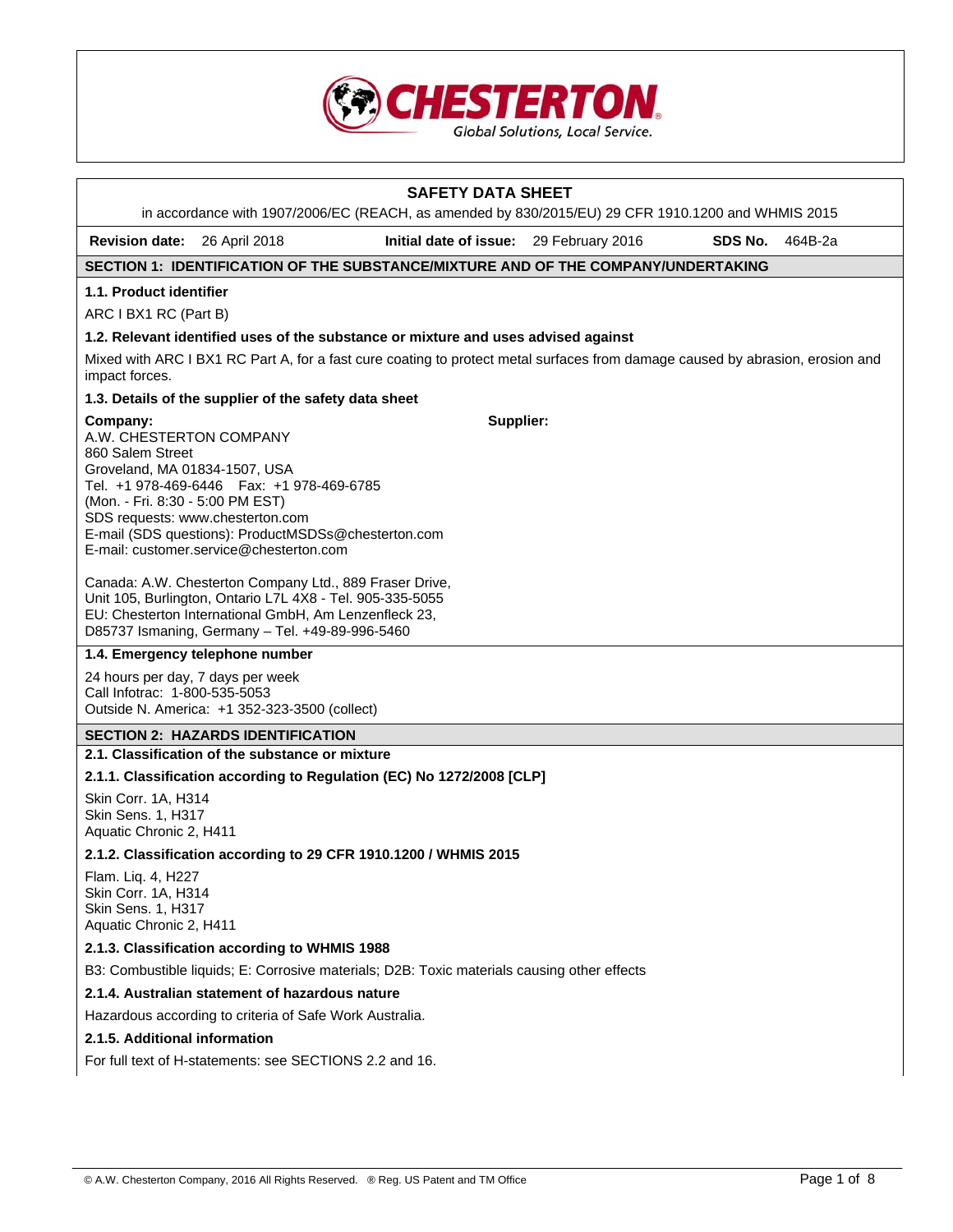| 2.2. Label elements<br>2.2.1. Labelling according to Regulation (EC) No 1272/2008 [CLP]                                                                                                                                        |                                          |                                                                                                                                                                                                                                                                                                                                                                                                                                                                                                                                                                                                           |  |  |  |
|--------------------------------------------------------------------------------------------------------------------------------------------------------------------------------------------------------------------------------|------------------------------------------|-----------------------------------------------------------------------------------------------------------------------------------------------------------------------------------------------------------------------------------------------------------------------------------------------------------------------------------------------------------------------------------------------------------------------------------------------------------------------------------------------------------------------------------------------------------------------------------------------------------|--|--|--|
| <b>Hazard pictograms:</b>                                                                                                                                                                                                      |                                          |                                                                                                                                                                                                                                                                                                                                                                                                                                                                                                                                                                                                           |  |  |  |
| Signal word:                                                                                                                                                                                                                   | Danger                                   |                                                                                                                                                                                                                                                                                                                                                                                                                                                                                                                                                                                                           |  |  |  |
| <b>Hazard statements:</b>                                                                                                                                                                                                      | H314<br>H317<br>H411                     | Causes severe skin burns and eye damage.<br>May cause an allergic skin reaction.<br>Toxic to aquatic life with long lasting effects.                                                                                                                                                                                                                                                                                                                                                                                                                                                                      |  |  |  |
| <b>Precautionary statements:</b>                                                                                                                                                                                               | P273<br>P280<br>P310<br>P363             | Avoid release to the environment.<br>Wear protective gloves, protective clothing and eye/face protection.<br>P301/330/331 IF SWALLOWED: rinse mouth. Do NOT induce vomiting.<br>P303/361/353 IF ON SKIN (or hair): Take off immediately all contaminated clothing. Rinse skin<br>with water/shower.<br>P305/351/338 IF IN EYES: Rinse cautiously with water for several minutes. Remove contact<br>lenses, if present and easy to do. Continue rinsing.<br>Immediately call a POISON CENTER or doctor/physician.<br>Wash contaminated clothing before reuse.                                              |  |  |  |
| <b>Supplemental information:</b>                                                                                                                                                                                               | None                                     |                                                                                                                                                                                                                                                                                                                                                                                                                                                                                                                                                                                                           |  |  |  |
| 2.2.2. Labelling according to 29 CFR 1910.1200 / WHMIS 2015                                                                                                                                                                    |                                          |                                                                                                                                                                                                                                                                                                                                                                                                                                                                                                                                                                                                           |  |  |  |
| <b>Hazard pictograms:</b>                                                                                                                                                                                                      |                                          |                                                                                                                                                                                                                                                                                                                                                                                                                                                                                                                                                                                                           |  |  |  |
| Signal word:                                                                                                                                                                                                                   | Danger                                   |                                                                                                                                                                                                                                                                                                                                                                                                                                                                                                                                                                                                           |  |  |  |
| <b>Hazard statements:</b>                                                                                                                                                                                                      | H <sub>227</sub><br>H314<br>H317<br>H411 | Combustible liquid.<br>Causes severe skin burns and eye damage.<br>May cause an allergic skin reaction.<br>Toxic to aquatic life with long lasting effects.                                                                                                                                                                                                                                                                                                                                                                                                                                               |  |  |  |
| <b>Precautionary statements:</b>                                                                                                                                                                                               | P210<br>P273<br>P280<br>P310<br>P363     | Keep away from flames and hot surfaces. - No smoking.<br>Avoid release to the environment.<br>Wear protective gloves/clothing and eye/face protection.<br>P301/330/331 IF SWALLOWED: rinse mouth. Do NOT induce vomiting.<br>P303/361/353 IF ON SKIN (or hair): Take off immediately all contaminated clothing. Rinse skin<br>with water/shower.<br>P305/351/338 IF IN EYES: Rinse cautiously with water for several minutes. Remove contact<br>lenses, if present and easy to do. Continue rinsing.<br>Immediately call a POISON CENTER or doctor/physician.<br>Wash contaminated clothing before reuse. |  |  |  |
| <b>Supplemental information:</b>                                                                                                                                                                                               | None                                     |                                                                                                                                                                                                                                                                                                                                                                                                                                                                                                                                                                                                           |  |  |  |
| 2.3. Other hazards                                                                                                                                                                                                             |                                          |                                                                                                                                                                                                                                                                                                                                                                                                                                                                                                                                                                                                           |  |  |  |
| The safety and health hazards are detailed separately for Part A and Part B. The final cured material is considered nonhazardous.<br>Upon machining, refer to the precautions in the safety data sheets for Part A and Part B. |                                          |                                                                                                                                                                                                                                                                                                                                                                                                                                                                                                                                                                                                           |  |  |  |
| <b>SECTION 3: COMPOSITION/INFORMATION ON INGREDIENTS</b>                                                                                                                                                                       |                                          |                                                                                                                                                                                                                                                                                                                                                                                                                                                                                                                                                                                                           |  |  |  |
| 3.2. Mixtures                                                                                                                                                                                                                  |                                          |                                                                                                                                                                                                                                                                                                                                                                                                                                                                                                                                                                                                           |  |  |  |

| Hazardous Ingredients <sup>1</sup>                                           | % Wt.  | <b>CAS No./</b><br>EC No. | <b>REACH</b><br>Reg. No. | <b>CLP/GHS Classification</b>                                                                                                                     |
|------------------------------------------------------------------------------|--------|---------------------------|--------------------------|---------------------------------------------------------------------------------------------------------------------------------------------------|
| Formaldehyde polymer with 1,3-<br>benzenedimethanamine and phenol            | 10-20  | 57214-10-5<br>500-137-0   | NA                       | Aquatic Acute 1, H400<br>Aquatic Chronic 1, H410<br>$(M-factor = 1)$                                                                              |
| m-Phenylenebis(methylamine)<br>(Synonym: m-Xylene-alpha, alpha'-<br>Diamine) | $7-13$ | 1477-55-0<br>216-032-5    | 01-211948<br>0150-50     | Acute Tox. 4, H332<br>Acute Tox, 4, H302<br>Skin Corr. 1A. H314<br><b>Skin Sens. 1, H317</b><br>Aquatic Chronic 3, H412<br>[Flam. Lig. 4, H227]** |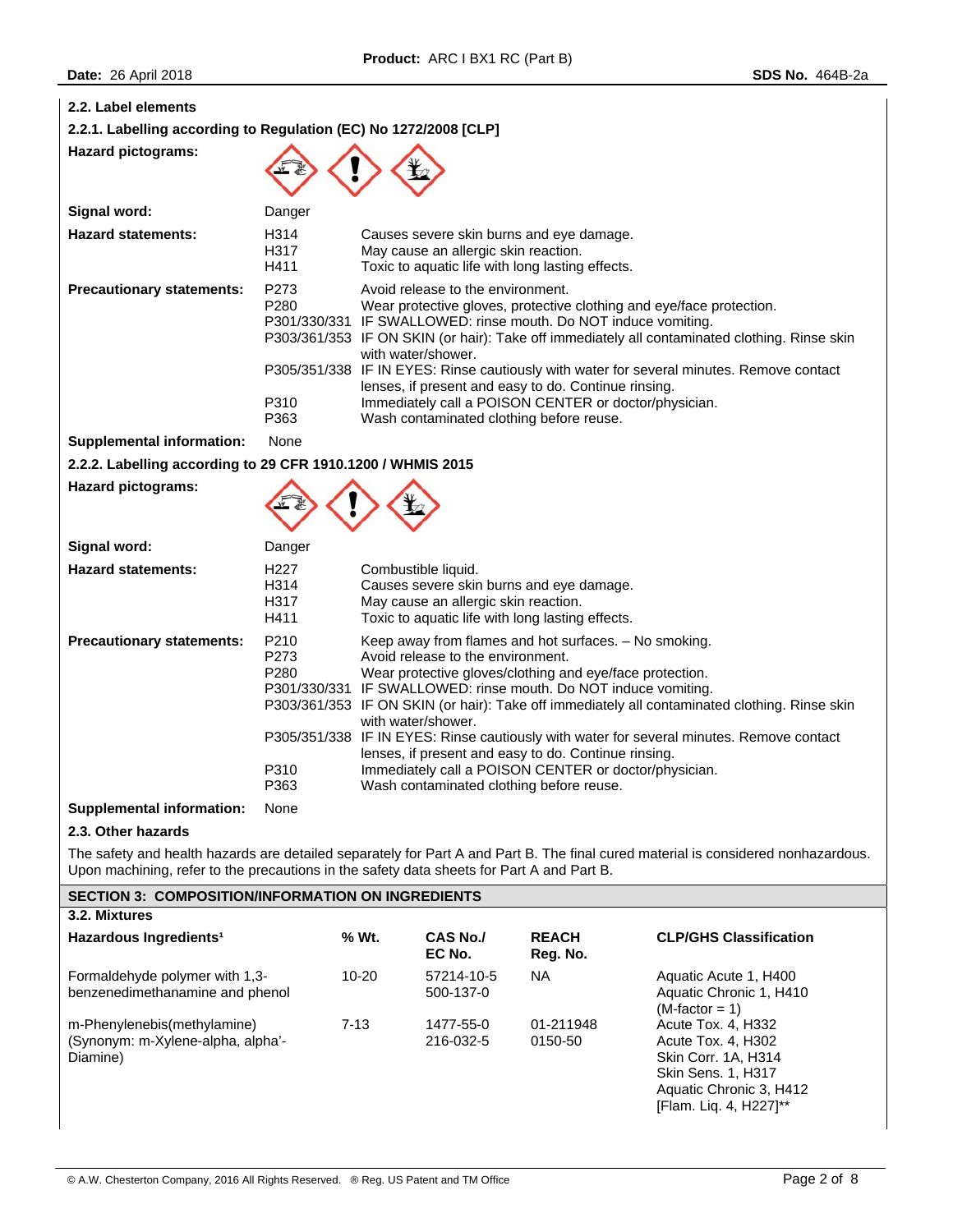|                                                                                   | <b>Product:</b> ARC I BX1 RC (Part B)                                                         |             |                               |                      |                                                                                                                                                       |
|-----------------------------------------------------------------------------------|-----------------------------------------------------------------------------------------------|-------------|-------------------------------|----------------------|-------------------------------------------------------------------------------------------------------------------------------------------------------|
| <b>Date: 26 April 2018</b><br><b>SDS No. 464B-2a</b>                              |                                                                                               |             |                               |                      |                                                                                                                                                       |
| $N-(3-$<br>(trimethoxysilyl)propyl)ethylenediamine                                |                                                                                               | $0.1 - 0.7$ | 1760-24-3<br>217-164-6        | 01-211997<br>0215-39 | Acute Tox. 4, H332<br>Eye Dam. 1, H318<br>Skin Sens. 1, H317                                                                                          |
| Other ingredients:                                                                |                                                                                               |             |                               |                      |                                                                                                                                                       |
| Bauxite (Al2O3.xH2O), calcined                                                    |                                                                                               | 50-60       | 92797-42-7<br>296-578-9       | <b>NA</b>            | Not classified*                                                                                                                                       |
| Silicon carbide                                                                   |                                                                                               | $7-13$      | 409-21-2 206-<br>NA.<br>991-8 |                      | Not classified*                                                                                                                                       |
| **Non-CLP classification.                                                         | *Substance with a workplace exposure limit.<br>For full text of H-statements: see SECTION 16. |             |                               |                      |                                                                                                                                                       |
|                                                                                   | *1272/2008/EC, REACH<br>* WHMIS 2015<br>* Safe Work Australia [NOHSC: 1008 (2004)]            |             |                               |                      | <sup>1</sup> Classified according to: * 29 CFR 1910.1200, 1915, 1916, 1917, Mass. Right-to-Know Law (ch. 40, M.G.LO. 111F), California Proposition 65 |
|                                                                                   | <b>SECTION 4: FIRST AID MEASURES</b>                                                          |             |                               |                      |                                                                                                                                                       |
|                                                                                   | 4.1. Description of first aid measures                                                        |             |                               |                      |                                                                                                                                                       |
| Inhalation:                                                                       | Remove to fresh air. If not breathing, administer artificial respiration. Contact physician.  |             |                               |                      |                                                                                                                                                       |
| <b>Skin contact:</b>                                                              | and water. Contact physician.                                                                 |             |                               |                      | Flood area with water while removing contaminated clothing. Wash clothing before reuse. Wash skin with soap                                           |
| Eye contact:                                                                      | Flush eyes for at least 15 minutes with large amounts of water. Contact physician.            |             |                               |                      |                                                                                                                                                       |
| Ingestion:                                                                        | physician immediately.                                                                        |             |                               |                      | Do not induce vomiting. If conscious, dilute stomach contents with large quantities of milk or water. Contact                                         |
|                                                                                   | 4.2. Most important symptoms and effects, both acute and delayed                              |             |                               |                      |                                                                                                                                                       |
|                                                                                   | vapors or mists can cause coughing, chest tightness and difficulty breathing.                 |             |                               |                      | Direct contact will cause burns to skin, eyes and mucous membranes. May cause an allergic skin reaction. Excessive inhalation of                      |
|                                                                                   | 4.3. Indication of any immediate medical attention and special treatment needed               |             |                               |                      |                                                                                                                                                       |
| Treat symptoms.                                                                   |                                                                                               |             |                               |                      |                                                                                                                                                       |
| <b>SECTION 5: FIREFIGHTING MEASURES</b>                                           |                                                                                               |             |                               |                      |                                                                                                                                                       |
| 5.1. Extinguishing media                                                          |                                                                                               |             |                               |                      |                                                                                                                                                       |
| Suitable extinguishing media:<br>Carbon Dioxide, dry chemical, foam, water spray. |                                                                                               |             |                               |                      |                                                                                                                                                       |
| <b>Unsuitable extinguishing media:</b> No data available                          |                                                                                               |             |                               |                      |                                                                                                                                                       |
| 5.2. Special hazards arising from the substance or mixture                        |                                                                                               |             |                               |                      |                                                                                                                                                       |
| None                                                                              |                                                                                               |             |                               |                      |                                                                                                                                                       |
| 5.3. Advice for firefighters                                                      |                                                                                               |             |                               |                      |                                                                                                                                                       |
|                                                                                   | Recommend Firefighters wear self-contained breathing apparatus.                               |             |                               |                      |                                                                                                                                                       |
| <b>Flammability Classification:</b>                                               |                                                                                               |             |                               |                      |                                                                                                                                                       |
| <b>HAZCHEM Emergency Action Code:</b><br>$3 \overline{z}$                         |                                                                                               |             |                               |                      |                                                                                                                                                       |
| <b>SECTION 6: ACCIDENTAL RELEASE MEASURES</b>                                     |                                                                                               |             |                               |                      |                                                                                                                                                       |
|                                                                                   | 6.1. Personal precautions, protective equipment and emergency procedures                      |             |                               |                      |                                                                                                                                                       |
|                                                                                   |                                                                                               |             |                               |                      | Evacuate area. Provide adequate ventilation. Utilize exposure controls and personal protection as specified in Section 8.                             |
| <b>6.2. Environmental Precautions</b>                                             |                                                                                               |             |                               |                      |                                                                                                                                                       |
| Keep out of sewers, streams and waterways.                                        |                                                                                               |             |                               |                      |                                                                                                                                                       |
| 6.3. Methods and material for containment and cleaning up                         |                                                                                               |             |                               |                      |                                                                                                                                                       |
| Scoop up and transfer to a suitable container for disposal.                       |                                                                                               |             |                               |                      |                                                                                                                                                       |
|                                                                                   | 6.4. Reference to other sections                                                              |             |                               |                      |                                                                                                                                                       |
| Refer to section 13 for disposal advice.                                          |                                                                                               |             |                               |                      |                                                                                                                                                       |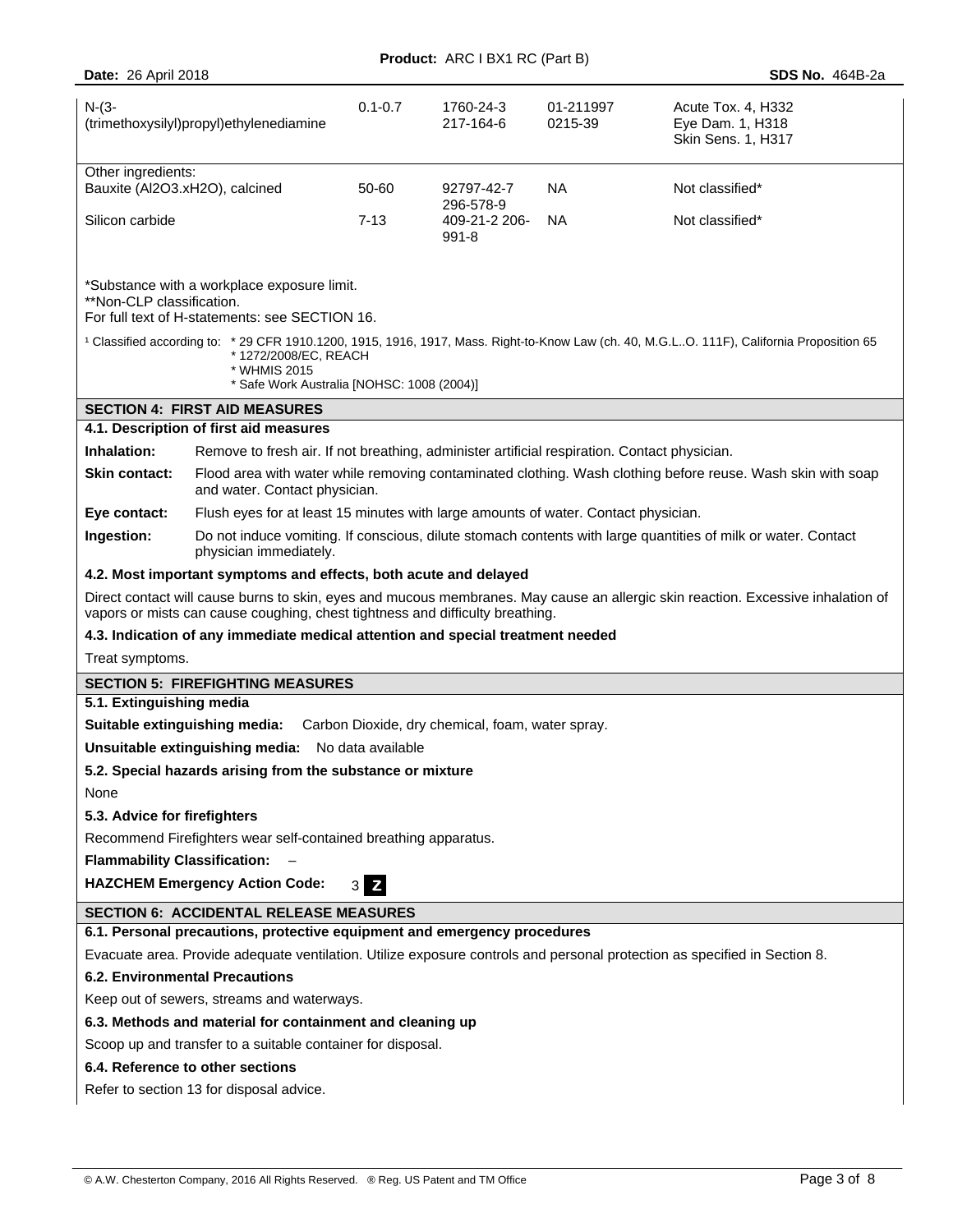#### **SECTION 7: HANDLING AND STORAGE**

## **7.1. Precautions for safe handling**

Utilize exposure controls and personal protection as specified in Section 8. Remove contaminated clothing immediately. Wash clothing before reuse. Contaminated leather including shoes cannot be decontaminated and should be discarded.

#### **7.2. Conditions for safe storage, including any incompatibilities**

Store in a cool, dry area.

#### **7.3. Specific end use(s)**

No special precautions.

## **SECTION 8: EXPOSURE CONTROLS/PERSONAL PROTECTION**

## **8.1. Control parameters**

#### **Occupational exposure limit values**

| Ingredients                                                         | OSHA PEL <sup>1</sup><br>ppm | mg/m <sup>3</sup> | <b>ACGIH TLV<sup>2</sup></b><br>ppm | mg/m <sup>3</sup>         | UK WEL <sup>3</sup><br>ppm | mg/m <sup>3</sup> | <b>AUSTRALIA ES<sup>4</sup></b><br>ppm | mg/m <sup>3</sup> |
|---------------------------------------------------------------------|------------------------------|-------------------|-------------------------------------|---------------------------|----------------------------|-------------------|----------------------------------------|-------------------|
| Formaldehyde polymer with<br>1,3-benzenedimethanamine<br>and phenol |                              |                   |                                     |                           |                            |                   |                                        |                   |
| m-Phenylenebis(methylamine)                                         |                              |                   | (skin)                              | STEL:<br>0.1<br>(Ceiling) |                            |                   |                                        |                   |
| $N-(3-$<br>(trimethoxysilyl)propyl)ethylene<br>diamine              |                              |                   |                                     |                           |                            |                   |                                        |                   |
| Bauxite (Al2O3.xH2O),<br>calcined                                   | (total)<br>(resp)            | 15<br>5           | (resp)                              | 1                         | (total)<br>(resp)          | 10<br>4           |                                        | 10                |
| Silicon carbide                                                     | (total)<br>(resp)            | 15<br>5           | (total)<br>(resp)                   | 10<br>3                   | (total)<br>(resp)          | 10<br>4           | -                                      | 10                |

<sup>1</sup> United States Occupational Health & Safety Administration permissible exposure limits.

² American Conference of Governmental Industrial Hygienists threshold limit values.

<sup>3</sup> EH40 Workplace exposure limits, Health & Safety Executive

⁴ Adopted National Exposure Standards for Atmospheric Contaminants in the Occupational Environment [NOHSC:1003].

#### **8.2. Exposure controls**

## **8.2.1. Engineering measures**

Provide sufficient ventilation to keep the vapor concentrations below the exposure limits.

#### **8.2.2. Individual protection measures**

| <b>Respiratory protection:</b> | Not normally needed. If exposure limits are exceeded, use an approved organic vapor respirator<br>$(e.g., EN filter type A-P2).$ |
|--------------------------------|----------------------------------------------------------------------------------------------------------------------------------|
| <b>Protective gloves:</b>      | Chemical resistant gloves (e.g., butyl rubber, nitrile)                                                                          |
| Eye and face protection:       | Safety goggles.                                                                                                                  |
| Other:                         | Impervious clothing as necessary to prevent skin contact.                                                                        |

## **8.2.3. Environmental exposure controls**

Refer to sections 6 and 12.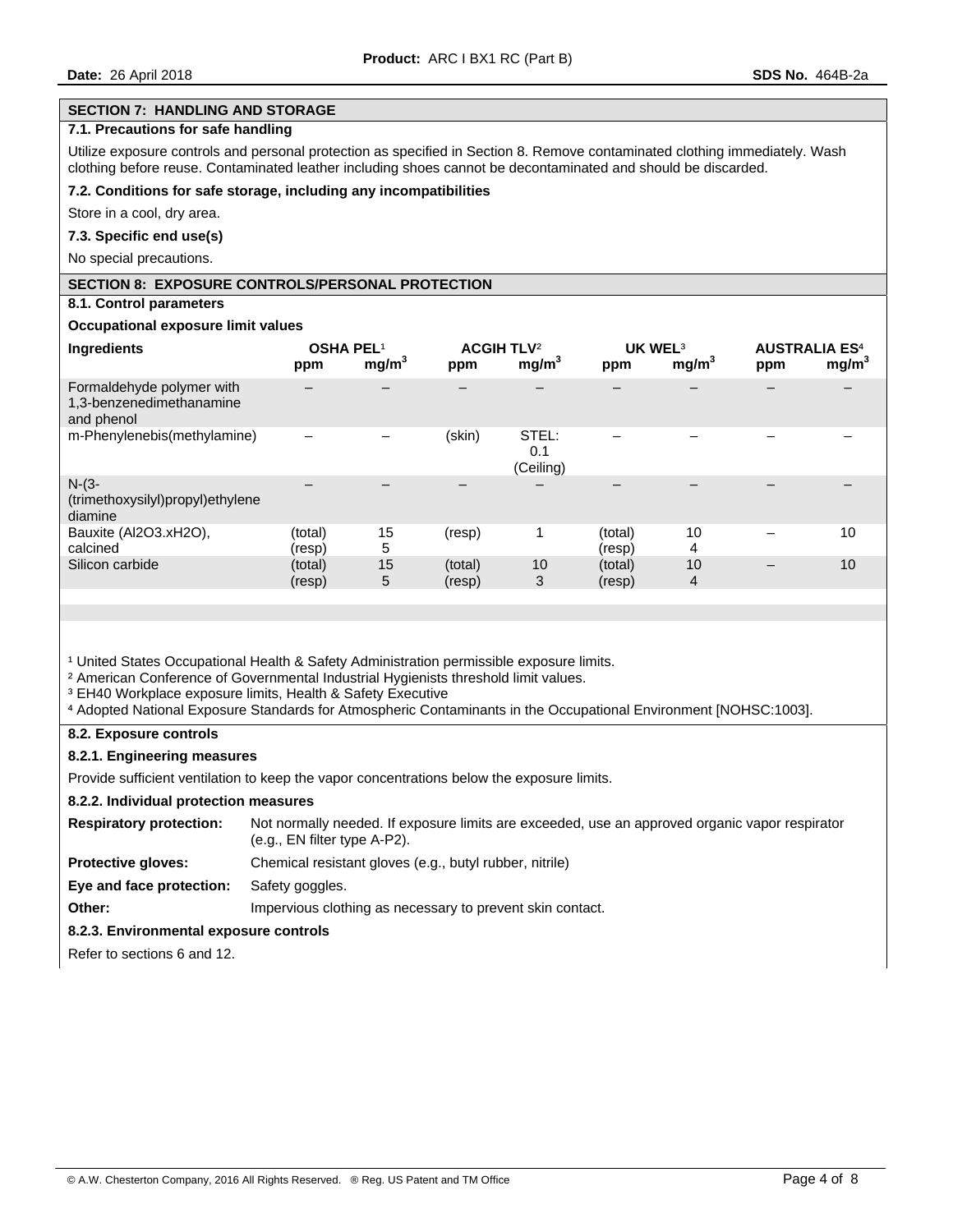|                                                                                                                                              | <b>SECTION 9: PHYSICAL AND CHEMICAL PROPERTIES</b>                                   |                                                                                                    |                               |  |  |
|----------------------------------------------------------------------------------------------------------------------------------------------|--------------------------------------------------------------------------------------|----------------------------------------------------------------------------------------------------|-------------------------------|--|--|
|                                                                                                                                              | 9.1. Information on basic physical and chemical properties                           |                                                                                                    |                               |  |  |
| <b>Physical state</b>                                                                                                                        | paste                                                                                | Odour                                                                                              | amine                         |  |  |
| Colour                                                                                                                                       | reddish brown                                                                        | <b>Odour threshold</b><br>not determined                                                           |                               |  |  |
| Initial boiling point                                                                                                                        | not determined                                                                       | Vapour pressure @ 20°C                                                                             | not determined                |  |  |
| <b>Melting point</b>                                                                                                                         | not determined                                                                       | % Aromatics by weight                                                                              | 0%                            |  |  |
| % Volatile (by volume)                                                                                                                       | 0%                                                                                   | рH                                                                                                 | not applicable                |  |  |
| <b>Flash point</b><br>Method                                                                                                                 | 77°C (170°F)<br>PM Closed Cup                                                        | <b>Relative density</b><br>Weight per volume                                                       | 2.22 kg/l<br>18.49 lbs/gal.   |  |  |
| <b>Viscosity</b>                                                                                                                             | 50000 cps @ 25°C                                                                     | <b>Coefficient (water/oil)</b>                                                                     | $\leq 1$                      |  |  |
| <b>Autoignition temperature</b>                                                                                                              | not determined                                                                       | Vapour density (air=1)                                                                             | >1                            |  |  |
| <b>Decomposition temperature</b>                                                                                                             | not determined                                                                       | Rate of evaporation (ether=1)                                                                      | $\leq 1$                      |  |  |
| <b>Upper/lower flammability or</b>                                                                                                           | not determined                                                                       | Solubility in water                                                                                | insoluble                     |  |  |
| explosive limits<br><b>Flammability (solid, gas)</b>                                                                                         |                                                                                      | <b>Oxidising properties</b>                                                                        | not determined                |  |  |
| <b>Explosive properties</b>                                                                                                                  | not applicable<br>not determined                                                     |                                                                                                    |                               |  |  |
| 9.2. Other information                                                                                                                       |                                                                                      |                                                                                                    |                               |  |  |
| None                                                                                                                                         |                                                                                      |                                                                                                    |                               |  |  |
| <b>SECTION 10: STABILITY AND REACTIVITY</b>                                                                                                  |                                                                                      |                                                                                                    |                               |  |  |
| 10.1. Reactivity                                                                                                                             |                                                                                      |                                                                                                    |                               |  |  |
| Refer to sections 10.3 and 10.5.                                                                                                             |                                                                                      |                                                                                                    |                               |  |  |
| 10.2. Chemical stability                                                                                                                     |                                                                                      |                                                                                                    |                               |  |  |
| Stable                                                                                                                                       |                                                                                      |                                                                                                    |                               |  |  |
|                                                                                                                                              |                                                                                      |                                                                                                    |                               |  |  |
| 10.3. Possibility of hazardous reactions                                                                                                     |                                                                                      |                                                                                                    |                               |  |  |
|                                                                                                                                              | No dangerous reactions known under conditions of normal use.                         |                                                                                                    |                               |  |  |
| 10.4. Conditions to avoid                                                                                                                    |                                                                                      |                                                                                                    |                               |  |  |
|                                                                                                                                              |                                                                                      |                                                                                                    |                               |  |  |
|                                                                                                                                              |                                                                                      |                                                                                                    |                               |  |  |
| None<br>10.5. Incompatible materials                                                                                                         |                                                                                      |                                                                                                    |                               |  |  |
|                                                                                                                                              | Strong acids and strong oxidizers like liquid Chlorine and concentrated Oxygen.      |                                                                                                    |                               |  |  |
| 10.6. Hazardous decomposition products                                                                                                       |                                                                                      |                                                                                                    |                               |  |  |
|                                                                                                                                              | Carbon Monoxide, Carbon Dioxide, NOx, Ammonia and other toxic fumes (by combustion). |                                                                                                    |                               |  |  |
|                                                                                                                                              |                                                                                      |                                                                                                    |                               |  |  |
|                                                                                                                                              |                                                                                      |                                                                                                    |                               |  |  |
| <b>SECTION 11: TOXICOLOGICAL INFORMATION</b><br>11.1. Information on toxicological effects<br>Primary route of exposure<br>under normal use: | may be aggravated by exposure.                                                       | Inhalation, skin and eye contact. Personnel with pre-existing allergies and skin and eye disorders |                               |  |  |
|                                                                                                                                              |                                                                                      |                                                                                                    |                               |  |  |
| Oral:                                                                                                                                        | $ATE-mix > 9055 mg/kg$                                                               |                                                                                                    |                               |  |  |
|                                                                                                                                              |                                                                                      |                                                                                                    |                               |  |  |
|                                                                                                                                              | Substance                                                                            | <b>Test</b>                                                                                        | Result                        |  |  |
|                                                                                                                                              | m-Phenylenebis(methylamine)                                                          | LD50, rat                                                                                          | 930 mg/kg                     |  |  |
|                                                                                                                                              | Bauxite (Al2O3.xH2O), calcined                                                       | LD50, rat                                                                                          | > 5000 mg/kg, read-<br>across |  |  |
|                                                                                                                                              | Silicon carbide                                                                      | NOAEL, rat                                                                                         | 2000 mg/kg                    |  |  |
|                                                                                                                                              | $N-(3-$                                                                              | LD50, rat                                                                                          | 2413 mg/kg                    |  |  |
|                                                                                                                                              | (trimethoxysilyl)propyl)ethylenediamine                                              |                                                                                                    |                               |  |  |
| Dermal:                                                                                                                                      |                                                                                      |                                                                                                    |                               |  |  |
|                                                                                                                                              | Substance                                                                            | Test                                                                                               | Result                        |  |  |
|                                                                                                                                              | m-Phenylenebis(methylamine)                                                          | LD50, rabbit                                                                                       | $\approx$ 2000 mg/kg          |  |  |
|                                                                                                                                              | Silicon carbide                                                                      | NOAEL, rat                                                                                         | 2000 mg/kg                    |  |  |
| Acute toxicity -                                                                                                                             | $N-(3-$<br>(trimethoxysilyl)propyl)ethylenediamine                                   | LD50, rabbit                                                                                       | 2009 mg/kg                    |  |  |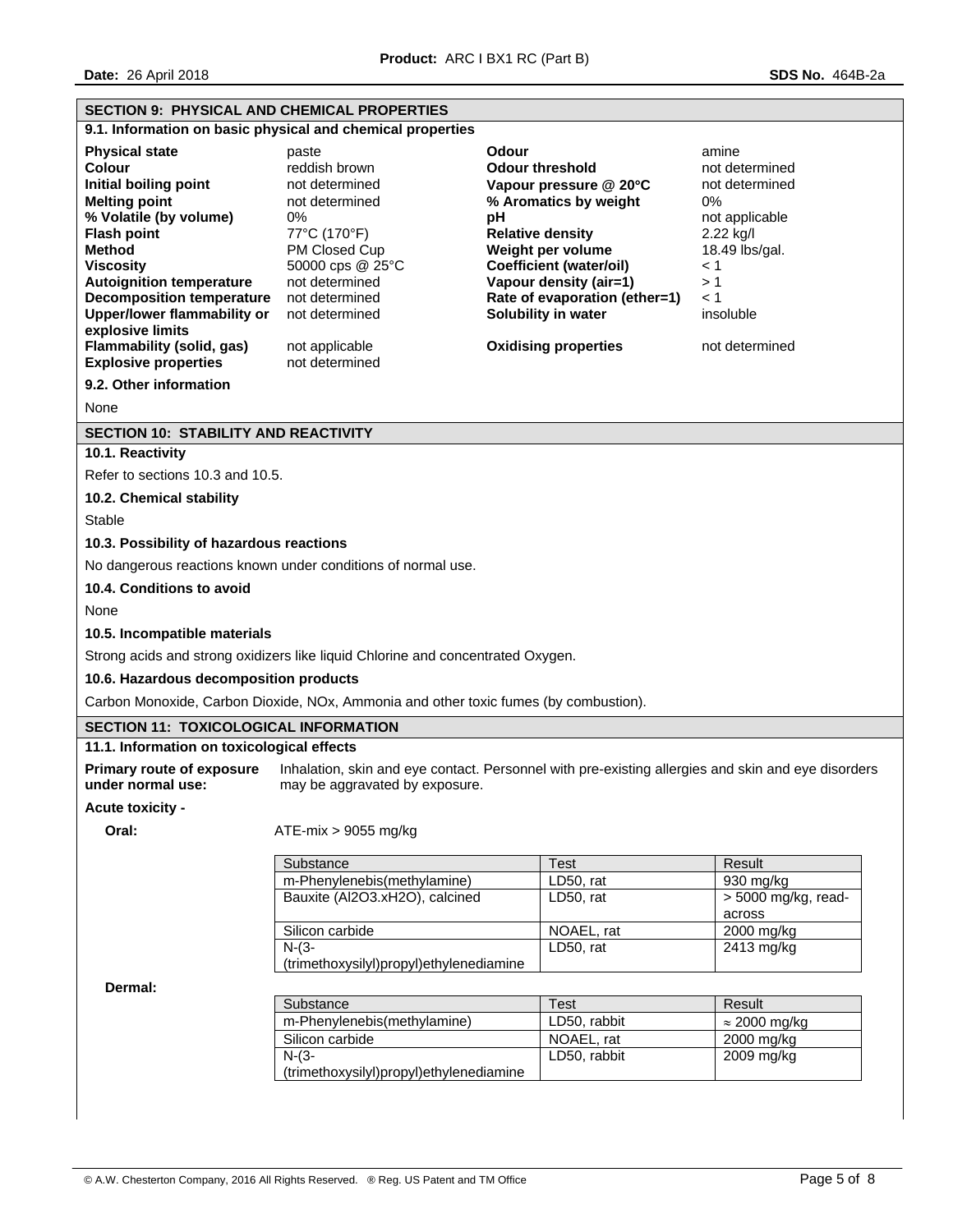| Inhalation:                                  | Excessive inhalation of vapors or mists can cause coughing, chest tightness and difficulty breathing.<br>$ATE-mix = 13.05$ mg/l (mist).                                                                                                                                                             |                                            |                        |  |  |
|----------------------------------------------|-----------------------------------------------------------------------------------------------------------------------------------------------------------------------------------------------------------------------------------------------------------------------------------------------------|--------------------------------------------|------------------------|--|--|
|                                              | Substance                                                                                                                                                                                                                                                                                           | <b>Test</b>                                | Result                 |  |  |
|                                              | m-Phenylenebis(methylamine)                                                                                                                                                                                                                                                                         | LC50, rat, 4 h                             | $1.3$ mg/l (mist)      |  |  |
| <b>Skin corrosion/irritation:</b>            | May cause burns.                                                                                                                                                                                                                                                                                    |                                            |                        |  |  |
|                                              | Substance                                                                                                                                                                                                                                                                                           | <b>Test</b>                                | Result                 |  |  |
|                                              | ARC I BX1 RC (Part B)<br>m-Phenylenebis(methylamine)                                                                                                                                                                                                                                                | Corrositex®<br>Skin irritation, guinea pig | Corrosive<br>Corrosive |  |  |
| Serious eye damagel                          | Risk of serious damage to eyes.                                                                                                                                                                                                                                                                     |                                            |                        |  |  |
| irritation:                                  |                                                                                                                                                                                                                                                                                                     |                                            |                        |  |  |
| <b>Respiratory or skin</b><br>sensitisation: | May cause an allergic skin reaction.                                                                                                                                                                                                                                                                |                                            |                        |  |  |
| Germ cell mutagenicity:                      | m-Phenylenebis(methylamine), Silicon carbide, N-(3-(trimethoxysilyl)propyl)ethylenediamine: based<br>on available data, the classification criteria are not met.                                                                                                                                    |                                            |                        |  |  |
| Carcinogenicity:                             | As per 29 CFR 1910.1200 (Hazard Communication), this product contains no carcinogens as listed<br>by the National Toxicology Program (NTP), the International Agency for Research on Cancer<br>(IARC), the Occupational Safety and Health Administration (OSHA) or Regulation (EC) No<br>1272/2008. |                                            |                        |  |  |
| <b>Reproductive toxicity:</b>                | Bauxite (Al2O3.xH2O), calcined, Silicon carbide: not expected to cause toxicity. Other ingredients:<br>data lacking.                                                                                                                                                                                |                                            |                        |  |  |
| <b>STOT-single exposure:</b>                 | Excessive inhalation of vapors or mists can cause coughing, chest tightness and difficulty breathing.                                                                                                                                                                                               |                                            |                        |  |  |
| STOT-repeated exposure:                      | Silicon carbide: based on available data, the classification criteria are not met. Other ingredients:<br>data lacking.                                                                                                                                                                              |                                            |                        |  |  |
| <b>Aspiration hazard:</b>                    | Not expected to be an aspiration toxicant based on viscosity.                                                                                                                                                                                                                                       |                                            |                        |  |  |
| <b>Other information:</b>                    | None                                                                                                                                                                                                                                                                                                |                                            |                        |  |  |

## **SECTION 12: ECOLOGICAL INFORMATION**

Ecotoxicological data have not been determined specifically for this product. The information given below is based on a knowledge of the components and the ecotoxicology of similar substances.

## **12.1. Toxicity**

Toxic to aquatic life with long lasting effects. Formaldehyde polymer with 1,3-benzenedimethanamine and phenol: 96 hr EC50, Rainbow trout = 0.76 mg/l (read-across). m-Phenylenebis(methylamine) is harmful to aquatic organisms [72 h EC50 (for algae): 12 mg/l].

#### **12.2. Persistence and degradability**

Unreacted components (Parts A and B), improperly released to the environment, can cause ground and water pollution. m-Phenylenebis(methylamine): biodegradation, OECD 301B (28 days) = 49%, not readily biodegradable. N-(3- (trimethoxysilyl)propyl)ethylenediamine: hydrolyzes in water or moist air, releasing methanol and organosilicons; biodegradation = 50% (OECD 301A, 28 days).

#### **12.3. Bioaccumulative potential**

m-Phenylenebis(methylamine): low potential for bioaccumulation (BCF < 100). N-(3-(trimethoxysilyl)propyl)ethylenediamine: bioconcentration in aquatic organisms is not expected to be significant.

## **12.4. Mobility in soil**

Paste. Insoluble in water. In determining environmental mobility, consider the product's physical and chemical properties (see Section 9).

#### **12.5. Results of PBT and vPvB assessment**

Not available

## **12.6. Other adverse effects**

None known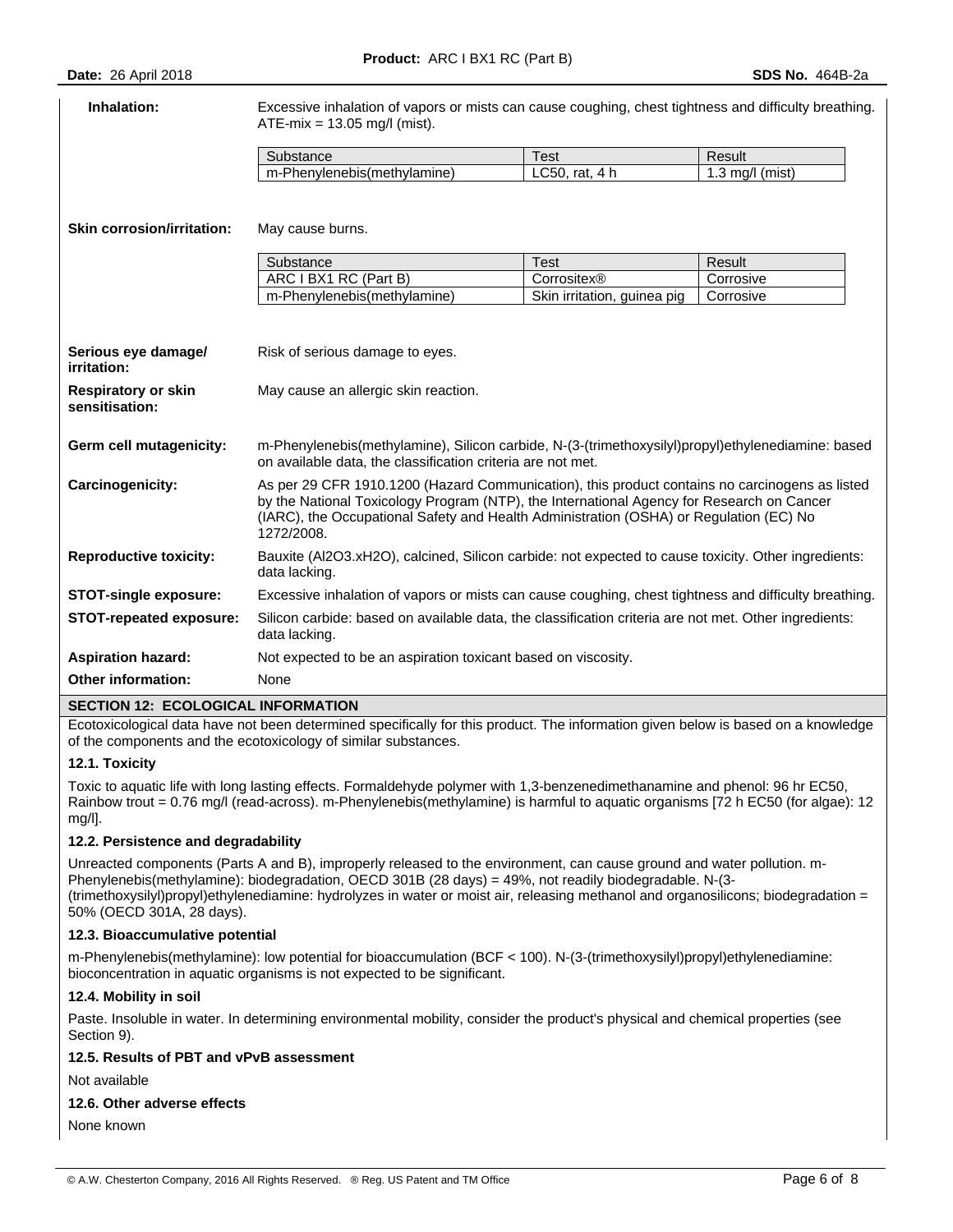## **SECTION 13: DISPOSAL CONSIDERATIONS**

# **13.1. Waste treatment methods**

Unreacted components are a special waste (classified as hazardous according to 2008/98/EC). Combine resin and curative. The final cured material is considered nonhazardous. Landfill sealed containers with a properly licensed facility. May be incinerated at an appropriate facility. Check local, state and national/federal regulations and comply with the most stringent requirement.

| <b>SECTION 14: TRANSPORT INFORMATION</b>                 |                                                                                                                                                                                               |  |  |  |  |  |
|----------------------------------------------------------|-----------------------------------------------------------------------------------------------------------------------------------------------------------------------------------------------|--|--|--|--|--|
| 14.1. UN number                                          |                                                                                                                                                                                               |  |  |  |  |  |
| ADR/RID/ADN/IMDG/ICAO:                                   | <b>UN2735</b>                                                                                                                                                                                 |  |  |  |  |  |
| TDG:                                                     | <b>UN2735</b>                                                                                                                                                                                 |  |  |  |  |  |
| US DOT:                                                  | <b>UN2735</b>                                                                                                                                                                                 |  |  |  |  |  |
| 14.2. UN proper shipping name                            |                                                                                                                                                                                               |  |  |  |  |  |
| ADR/RID/ADN/IMDG/ICAO:<br>TDG:                           | AMINES, LIQUID, CORROSIVE, N.O.S. (BENZENE-1,3-DIMETHANEAMINE (MXDA))<br>AMINES, LIQUID, CORROSIVE, N.O.S. (BENZENE-1,3-DIMETHANEAMINE (MXDA))                                                |  |  |  |  |  |
| US DOT:                                                  | AMINES, LIQUID, CORROSIVE, N.O.S. (BENZENE-1,3-DIMETHANEAMINE (MXDA))                                                                                                                         |  |  |  |  |  |
| 14.3. Transport hazard class(es)                         |                                                                                                                                                                                               |  |  |  |  |  |
| ADR/RID/ADN/IMDG/ICAO:                                   | 8                                                                                                                                                                                             |  |  |  |  |  |
| TDG:                                                     | 8                                                                                                                                                                                             |  |  |  |  |  |
| US DOT:                                                  | 8                                                                                                                                                                                             |  |  |  |  |  |
| 14.4. Packing group                                      |                                                                                                                                                                                               |  |  |  |  |  |
| ADR/RID/ADN/IMDG/ICAO:                                   | Ш                                                                                                                                                                                             |  |  |  |  |  |
| TDG:                                                     | Ш                                                                                                                                                                                             |  |  |  |  |  |
| US DOT:<br>14.5. Environmental hazards                   | Ш                                                                                                                                                                                             |  |  |  |  |  |
| <b>MARINE POLLUTANT</b>                                  |                                                                                                                                                                                               |  |  |  |  |  |
| 14.6. Special precautions for user                       |                                                                                                                                                                                               |  |  |  |  |  |
| NO SPECIAL PRECAUTIONS FOR USER                          |                                                                                                                                                                                               |  |  |  |  |  |
|                                                          | 14.7. Transport in bulk according to Annex II of MARPOL73/78 and the IBC Code                                                                                                                 |  |  |  |  |  |
| <b>NOT APPLICABLE</b>                                    |                                                                                                                                                                                               |  |  |  |  |  |
| 14.8. Other information                                  |                                                                                                                                                                                               |  |  |  |  |  |
|                                                          | US DOT: May be shipped as Limited Quantities in packaging having a rated capacity gross weight of 66 lb. or less and in inner packages<br>not over 5 Liters (49 CFR 173.154 (b,2) ERG NO. 153 |  |  |  |  |  |
|                                                          | IMDG: EmS F-A, S-B, IMDG segregation group 18-Alkalis                                                                                                                                         |  |  |  |  |  |
| ADR: Classification code C7, Tunnel restriction code (E) |                                                                                                                                                                                               |  |  |  |  |  |
|                                                          |                                                                                                                                                                                               |  |  |  |  |  |
| <b>SECTION 15: REGULATORY INFORMATION</b>                |                                                                                                                                                                                               |  |  |  |  |  |
|                                                          | 15.1. Safety, health and environmental regulations/legislation specific for the substance or mixture                                                                                          |  |  |  |  |  |
| 15.1.1. EU regulations                                   |                                                                                                                                                                                               |  |  |  |  |  |
| <b>Authorisations under Title VII:</b>                   | Not applicable                                                                                                                                                                                |  |  |  |  |  |
| <b>Restrictions under Title VIII:</b>                    | None                                                                                                                                                                                          |  |  |  |  |  |
|                                                          | <b>Other EU regulations:</b> Directive 94/33/EC on the protection of young people at work.                                                                                                    |  |  |  |  |  |
| 15.1.2. National regulations                             |                                                                                                                                                                                               |  |  |  |  |  |
| US EPA SARA TITLE III                                    |                                                                                                                                                                                               |  |  |  |  |  |
| 312 Hazards:                                             | 313 Chemicals:                                                                                                                                                                                |  |  |  |  |  |
| Immediate<br>None                                        |                                                                                                                                                                                               |  |  |  |  |  |
| Fire                                                     |                                                                                                                                                                                               |  |  |  |  |  |
| Delayed                                                  |                                                                                                                                                                                               |  |  |  |  |  |
| Other national regulations:                              | National implementation of the EC Directive referred to in section 15.1.1.                                                                                                                    |  |  |  |  |  |
| 15.2. Chemical safety assessment                         |                                                                                                                                                                                               |  |  |  |  |  |

No Chemical Safety Assessment has been carried out for this substance/mixture by the supplier.